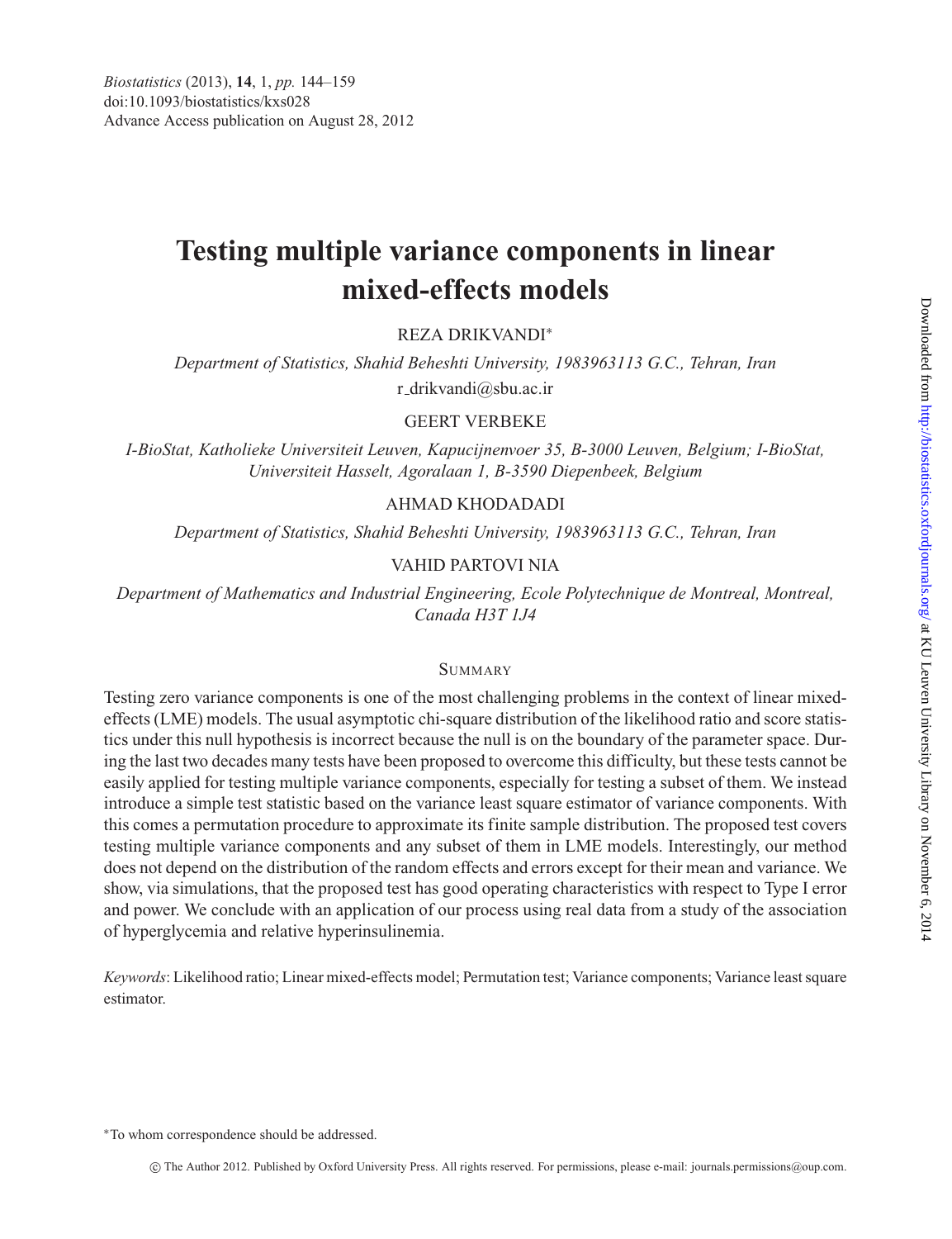#### 1. INTRODUCTION

The linear mixed-effects (LME) model [\(Laird and Ware](#page-14-0), [1982](#page-14-0)) is well suited for the analysis of longitudinal, clustered, panel, and other correlated data. Given *N* distinct individuals, the LME model is expressed as

<span id="page-1-0"></span>
$$
Y_i = X_i \beta + Z_i b_i + \varepsilon_i, \quad i = 1, \dots, N,
$$
\n
$$
(1.1)
$$

where  $Y_i = (Y_{i1}, \ldots, Y_{in_i})'$  is an  $n_i \times 1$  vector of repeated measurements on the *i*th individual,  $X_i$  is an  $n_i \times m$  design matrix of explanatory variables,  $\beta$  is an  $m \times 1$  vector of population parameters called fixed effects,  $Z_i$  is an  $n_i \times k$  random effects' design matrix,  $\varepsilon_i$  is an  $n_i \times 1$  random error term with independent components; each of them has zero mean and the within-individual variance  $\sigma^2$ , and  $b_i$  is a  $k \times 1$  vector of random effects with zero mean and covariance matrix  $D_* = \sigma^2 D$ , where *D* is a non-negative definite matrix. All random effects and errors are assumed to be mutually independent.

In many applications of LME models, testing for heteroskedasticity, correlation, and variability among individuals or groups can produce a variety of useful applications; for example, in ecological studies, to investigate whether or not population disease rates are homogeneous in different regions; in genetic epidemiology, to study familial aggregation of a disease; and in clinical trials, to test for institutional variation in the effects of therapy on survival [\(Lin,](#page-14-1) [1997](#page-14-1)). All these instances need equivalent testing to account for random effects in the model. From a statistical perspective, testing for the need of random effects translates into testing the hypothesis that all or some of the variance components of *D* are zero.

Literature on the subject suggests that the likelihood ratio (LR), score, Wald, and *F*-tests can be used when working with variance components in LME models; see, for example, [Seely and El-Bassiouni](#page-15-0) [\(1983](#page-15-0)), [Stram and Lee](#page-15-1) [\(1994\)](#page-15-1), [Lin](#page-14-1) [\(1997](#page-14-1)), [Verbeke and Molenberghs](#page-15-2) [\(2003](#page-15-2)), [Demidenko](#page-14-2) [\(2004\)](#page-14-2), [Molenberghs and Verbeke](#page-14-3) [\(2007\)](#page-14-3), and [Giampaoli and Singer](#page-14-4) [\(2009](#page-14-4)). These tests are all based on the normality assumption for the random effects and errors which may be violated in practice. On the other hand, the usual asymptotic chi-square distribution of the LR and score statistics under the null is incorrect because  $D = 0$  is on the boundary of the parameter space. Instead, the large sample distribution is a mixture of chisquare distributions. Determining the weights of this mixture distribution is difficult especially for testing multiple variance components and a subset of them. For more details, see [Miller](#page-14-5) [\(1977\)](#page-14-5), [Self and Liang](#page-15-3) [\(1987](#page-15-3)), [Dean](#page-14-6) [\(1992\)](#page-14-6), [Stram and Lee](#page-15-1) [\(1994\)](#page-15-1), [Lin](#page-14-1) [\(1997](#page-14-1)), [Gueorguieva](#page-14-7) [\(2001](#page-14-7)), [Verbeke and Molenberghs](#page-15-2) [\(2003](#page-15-2)), and [Fitzmaurice](#page-14-8) *and others* [\(2007](#page-14-8)).

To bypass the issues with testing hypotheses on the boundary of the parameter space, [Crainiceanu and Ruppert](#page-14-9) [\(2004](#page-14-9)) introduced an algorithm to simulate the null finite sample distribution of the LR statistic. Unfortunately, their algorithm can only be used for testing a single random effect in LME models. [Fitzmaurice](#page-14-8) *and others* [\(2007](#page-14-8)) proposed another method, namely a permutation procedure, for approximating the finite sample distribution of the LR statistic to test a single variance component. [Sinha](#page-15-4) [\(2009\)](#page-15-4) recently suggested a bootstrap test instead; however, his bootstrap procedure is difficult to apply to testing multiple variance components or a subset of them. [Saville and Herring](#page-15-5) [\(2009\)](#page-15-5) developed yet another test based on Bayes factors using a Laplace approximation. Their test falters in the sense that it cannot be easily extended to multiple random effects, and relies on the subjective choice of the prior distribution of parameters. Still others have suggested procedures based on Markov chain Monte Carlo methods [\(Chen and Dunson,](#page-14-10) [2003;](#page-14-10) [Kinney and Dunson](#page-14-11), [2008](#page-14-11)), but this approach can be time consuming, especially when the number of random effects is large. In this article, we propose a simple permutation test that does not depend on the distribution of the random effects and errors except for their mean and variance. The advantage with our strategy is its easy application to situations with multiple variance components in LME models. But even more importantly, our method handles testing any subset of variance components.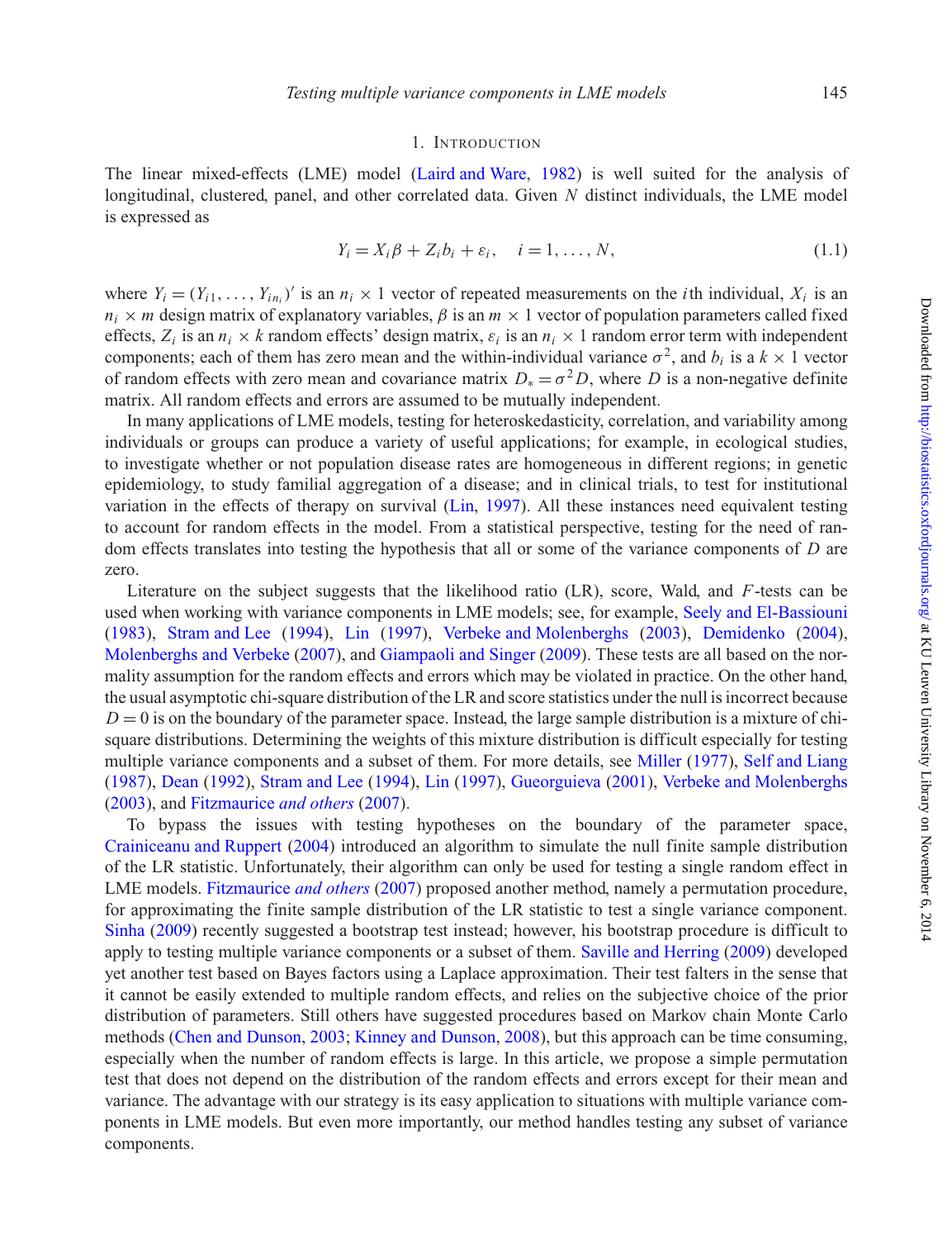As a motivating example, we considered the plasma inorganic phosphate data of 13 control and 20 obese patients obtained from a study of the association of hyperglycemia and relative hyperinsulinemia [\(Zerbe,](#page-15-6) [1979;](#page-15-6) [Zerbe and Murphy](#page-15-7), [1986\)](#page-15-7). The objectives of the study were to investigate the changes of plasma level over time and to see whether these changes are treatment-dependent. In assessing the impact of the treatment on plasma level, we had to consider the heterogeneity among patients with respect to the overall mean and evolutions over time. One might expect patients to have different patterns of plasma levels resulting from biological mechanisms or unmeasured covariates that cause different individual profiles over time. This leads to the task of testing whether to include multiple random effects in the model, such as random coefficients for intercept and random coefficients for slopes over time. Further details of these data and associated analysis using our method are described in Section 4.

The rest of the article is organized as follows. In Section 2, we introduce the test statistic and suggest a permutation procedure to obtain its finite sample distribution for testing all variance components and any subset of them in LME models. In Section 3, we present simulation studies designed to evaluate the behavior of the proposed test in different situations and to compare its efficiency with respect to the LR test and the *F*-test . We then apply our test to the plasma inorganic phosphate data in Section 4. We conclude with a discussion in Section 5.

# 2. OUR METHOD FOR TESTING MULTIPLE VARIANCE COMPONENTS

#### 2.1 *Testing all variance components*

First, we consider testing whether all random effects can be left out of the LME model [\(1.1\)](#page-1-0), i.e. we wish to test

<span id="page-2-2"></span>
$$
H_0: D = 0 \tag{2.1}
$$

versus the alternative hypothesis that *D* is a non-zero non-negative definite matrix.

For this purpose, we propose the test statistic

<span id="page-2-0"></span>
$$
T = \frac{1}{N} \operatorname{tr}(Z_*(I \otimes \hat{D}_*) Z_*'),\tag{2.2}
$$

where  $\otimes$  is the Kronecker product, *I* is the identity matrix,  $Z_* = \text{diag}(Z_1, \ldots, Z_N)$ , and  $\hat{D}_*$  is any distribution-free unbiased estimator of  $D_{*}$ . One can easily show that under  $H_0$ ,  $E(T) = 0$ . Thus,  $H_0$  is rejected, if *T* deviates much from zero.

An appropriate estimator of *D*<sup>∗</sup> in [\(2.2\)](#page-2-0) needs to be employed. Since numerical methods of variance component estimation in LME models are iterative and computationally intensive, we use the variance least square (VLS) estimator of *D*∗, which has a closed-form expression for estimating *D*∗. The idea of this method of estimation comes from least squares on squared residuals suggested by [Amemiya](#page-14-12) [\(1977](#page-14-12)). For an excellent treatment of the VLS method, see [Demidenko](#page-14-2) [\(2004](#page-14-2)). Let  $U_* = \text{vec}(D_*)$ , where the vec operator is used to represent matrix *D*<sup>∗</sup> as a vector by stacking its vector columns. In other words, *U*<sup>∗</sup> denotes the  $k^2 \times 1$  vector of all elements of matrix  $D_*$ . By first defining that  $W = (\sum_{i=1}^N X_i' X_i)^{-1}$  and  $\hat{e}_i = Y_i - X_i \hat{\beta}_{OLS}$  where  $\hat{\beta}_{OLS} = W \sum_{i=1}^N X_i' Y_i$  is the ordinary least squares estimator of  $\beta$ , an unbiased VLS estimator of  $D_*$  for the LME model [\(1.1\)](#page-1-0) can be explicitly derived from the following equation (see [Demidenko](#page-14-2), [2004](#page-14-2), p. 174):

<span id="page-2-1"></span>
$$
\hat{U}_{*VLS} = \frac{1}{q} \left( \{ qH^{-1} + H^{-1} \mathbf{cc}' H^{-1} \} \sum_{i=1}^{N} \left( Z_i' \hat{e}_i \otimes Z_i' \hat{e}_i \right) - H^{-1} \mathbf{c} \sum_{i=1}^{N} \hat{e}_i' \hat{e}_i \right), \tag{2.3}
$$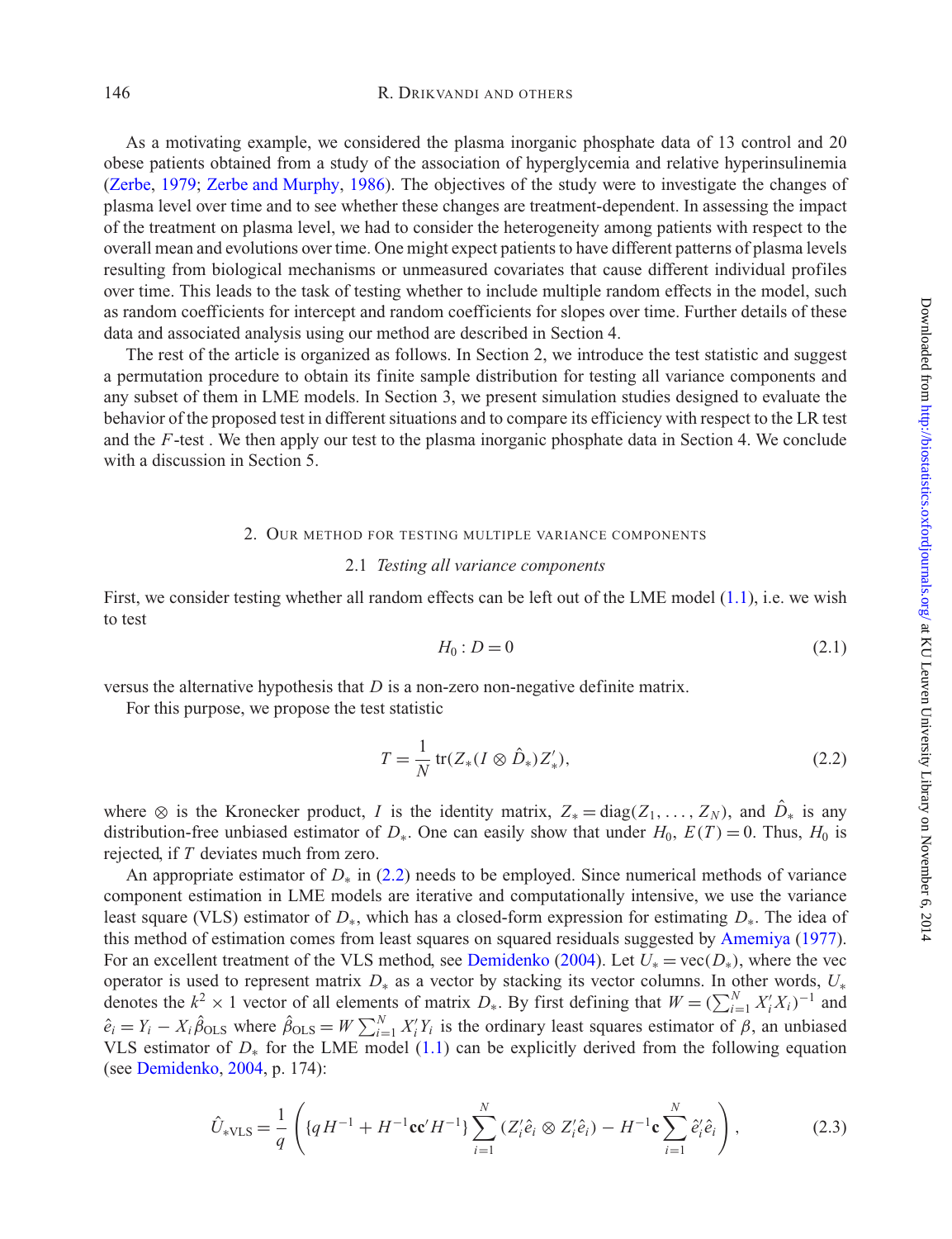where  $\mathbf{c} = \text{vec}(\sum_{i=1}^{N} \{Z_i' Z_i - Z_i' X_i W X_i' Z_i\}), q = \sum_{i=1}^{N} n_i - m - \mathbf{c'} H^{-1} \mathbf{c}$ , and  $H = \sum$ *N i*=1  $(Z_i'Z_i \otimes Z_i'Z_i - Z_i'Z_i \otimes Z_i'X_iWX_i'Z_i - Z_i'X_iWX_i'Z_i \otimes Z_i'Z_i)$  $+\left\{\sum_{i=1}^{N}\right\}$ *i*=1  $Z_i' X_i W \otimes Z_i' X_i W \bigg\} \bigg\{ \sum^N$ *i*=1  $X_i' Z_i \otimes X_i' Z_i$  $\mathcal{L}$ .

For example, in the case of a balanced random-coefficient model, i.e.  $Z_i = X_i = X$ , the unbiased VLS estimator of *D*<sup>∗</sup> is (see [Demidenko,](#page-14-2) [2004,](#page-14-2) p. 175)

<span id="page-3-0"></span>
$$
\hat{D}_{*VLS} = \frac{1}{N-1} (X'X)^{-1} X' \Sigma X (X'X)^{-1} - (X'X)^{-1} \hat{\sigma}^2,
$$
\n(2.4)

where  $\mathbf{E} = \sum_{i=1}^{N} (Y_i - X\hat{\beta}_{OLS})(Y_i - X\hat{\beta}_{OLS})'$  and

$$
\hat{\sigma}^2 = \frac{1}{N(n-m)} \sum_{i=1}^N Y_i'(I - X(X'X)^{-1}X')Y_i.
$$

Interestingly, by substituting  $(2.4)$  into  $(2.2)$ , the test statistic  $(2.2)$  for a balanced random-coefficient model is

<span id="page-3-1"></span>
$$
T = \frac{1}{N-1} \sum_{i=1}^{N} (Y_i - X\hat{\beta}_{OLS})' P_X(Y_i - X\hat{\beta}_{OLS}) - m\hat{\sigma}^2,
$$
 (2.5)

where  $P_X = X(X'X)^{-1}X'$  is the projection matrix onto the column space of *X*. For the proof of [\(2.5\)](#page-3-1), see Appendix A.

Note that an appropriate estimator for  $\beta$  based on the generalized least squares method is

<span id="page-3-2"></span>
$$
\hat{\beta} = \left(\sum_{i=1}^{N} X_i' (\hat{\sigma}^2 I + Z_i \hat{D}_* Z_i')^{-1} X_i\right)^{-1} \left(\sum_{i=1}^{N} X_i' (\hat{\sigma}^2 I + Z_i \hat{D}_* Z_i')^{-1} Y_i\right),\tag{2.6}
$$

where  $\hat{D}_*$  and  $\hat{\sigma}^2$  are suitable estimators of  $D_*$  and  $\sigma^2$ , respectively. For  $\hat{D}_*$  and  $\hat{\sigma}^2$ , we use, accordingly, the unbiased VLS estimator derived in  $(2.3)$  and the unbiased estimator

$$
\hat{\sigma}^2 = \frac{\mathbf{Y}'(I - P_S)\mathbf{Y}}{\text{rank}(I - P_S)},
$$

in which  $Y =$  $\begin{bmatrix} Y_1 \\ \vdots \\ Y_N \end{bmatrix}$ ,  $P_S = S(S'S')^{-}S'$ , and  $S = [X_*, Z_*]$  with  $X_* =$  $\begin{bmatrix} X_1 \\ \vdots \\ X_N \end{bmatrix}$ 1 and  $Z_* = diag(Z_1, ..., Z_N)$ .

Also, an appropriate predictor for the random effects vector  $b_i$  is the empirical best linear unbiased predictor [\(Robinson](#page-15-8), [1991](#page-15-8))

<span id="page-3-3"></span>
$$
\hat{b}_i = \hat{D}_* Z_i' (\hat{\sigma}^2 I + Z_i \hat{D}_* Z_i')^{-1} (Y_i - X_i \hat{\beta}).
$$
\n(2.7)

The exact or asymptotic distribution under the null hypothesis of the test statistic *T* is needed to test [\(2.1\)](#page-2-2) in the LME model [\(1.1\)](#page-1-0). In general, without any distributional assumption for the random effects and errors, finding the exact distribution of *T* is difficult. On the other hand, even if the asymptotic distribution of *T* is derived, the sample size may be inadequate to apply the asymptotic result. To overcome such difficulties, we approximate the finite sample distribution of *T* using a permutation procedure.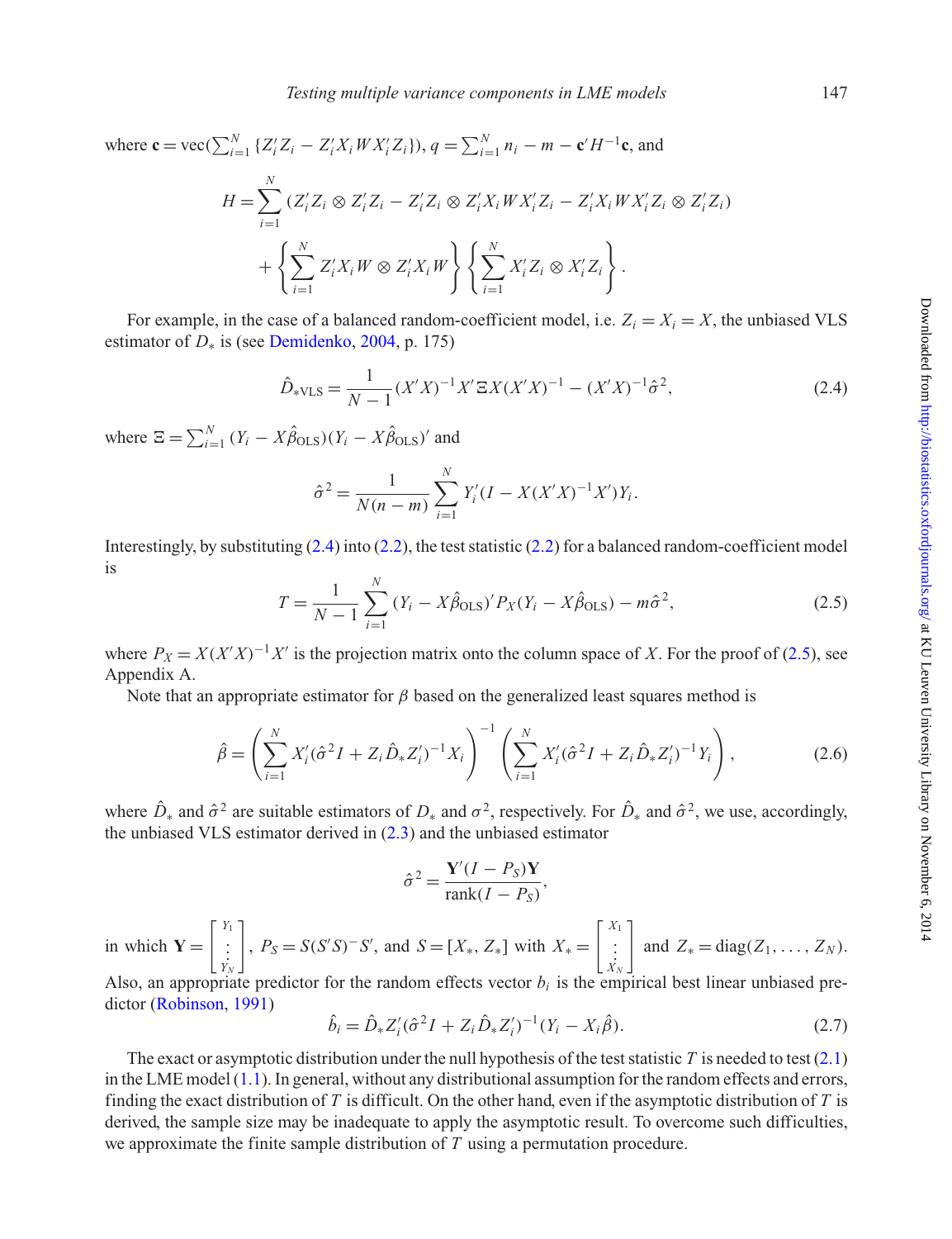Let  $Y_i^* = Y_i - X_i \beta$ ,  $i = 1, ..., N$ , then we have  $Y_i^* = Z_i b_i + \varepsilon_i$ . Since under the null  $Y_i^* = Z_i b_i + \varepsilon_i$ reduces to  $Y_i^* = \varepsilon_i$ , random vectors  $Y_i^*$ s are i.i.d. under  $H_0$ . If we define  $Y_i^* = (Y_{i1}^*, \dots, Y_{in_i}^*)'$ ,  $i = 1, \dots, N$ , then under the null *Y*<sup>\*</sup><sub>*i*</sub>s are i.i.d. random variables for each *j*. We substitute  $\beta$  with  $\hat{\beta}$  from [\(2.6\)](#page-3-2) to get an estimate for  $Y_{ij}^*$ , say  $\hat{Y}_{ij}^*$ . Although  $\hat{Y}_{ij}^*$ s are not i.i.d. anymore, under the null they are exchangeable random variables for each *j*; see Appendix B. Exchangeability under the null allows the use of a permutation procedure. We regard  $\{\hat{Y}_{ij}^* : i = 1, ..., N; j = 1, ..., n_i\}$  as the original sample for the permutation procedure, where  $\hat{Y}_{ij}^*$  denotes the *j*th adjusted repeated measurement for the *i*th individual. The permutation procedure approximates the distribution of *T* through randomly permuting the individual indices of  $\hat{Y}^*_{ij}$ s for each fixed *j*. Under *H*0, the individual indices are simply random labels and any permutation of the individual indices is equally likely. Specifically, the individual indices of  $\hat{Y}_{ij}^*$ s are randomly permuted for each *j* while the number of repeated measurements for each individual are kept fixed. Using this invariance property under  $H_0$ , the proposed test can be set up by the following steps:

- (1) Compute the test statistic *T* for the original sample, denoted by  $T_{obs}$ .
- (2) Randomly permute the individual indices of  $\hat{Y}_{ij}^*$ s for each *j* while holding fixed the number of repeated measurements for each individual, and compute the test statistic *T* for this permutation sample.
- (3) Repeat the process *B* times, giving *B* test statistics, say  $T^b$ ,  $b = 1, \ldots, B$ .
- (4) Compute the empirical *p*-value being the proportion of permutation samples with  $T<sup>b</sup>$  greater than or equal to  $T_{\text{obs}}$ .
- (5) Given the significance level  $\alpha$ , reject  $H_0$  if  $\alpha$  is greater than the empirical *p*-value.

#### 2.2 *Testing a subset of variance components*

In certain situations, testing if a subset of variance components is zero is necessary, i.e. we are interested in testing whether some of the random effects can be omitted while keeping others in the model. For instance, it may be of interest to test for the need of only random intercept in a model involving both random intercept and random slope. Suppose that the LME model  $(1.1)$  is rewritten as

$$
Y_i = X_i \beta + Z_i^{(1)} b_i^{(1)} + Z_i^{(2)} b_i^{(2)} + \varepsilon_i, \quad i = 1, ..., N,
$$

where matrices  $Z_i^{(1)}$  and  $Z_i^{(2)}$  are, respectively,  $n_i \times r$  and  $n_i \times (k - r)$ , and random vectors  $b_i^{(1)}$  and  $b_i^{(2)}$ are  $r \times 1$  and  $(k - r) \times 1$ , respectively. Also let

$$
cov\left(\begin{bmatrix}b_i^{(1)}\\b_i^{(2)}\end{bmatrix}\right) = \sigma^2 \begin{bmatrix}D_{11} & D_{12}\\D'_{12} & D_{22}\end{bmatrix}
$$

In order to test whether the random effects  $b_i^{(2)}$  can be omitted while keeping the random effects  $b_i^{(1)}$  in the model, we need to test  $H_0: \begin{bmatrix} D_{11} & 0 \ 0 & 0 \end{bmatrix}$  versus  $H_1: \begin{bmatrix} D_{11} & D_{12} \ D'_{12} & D_{22} \end{bmatrix}$ . Similar to [\(2.2\)](#page-2-0), we use the test statistic

<span id="page-4-0"></span>
$$
T = \frac{1}{N} \text{tr}(Z_*^{(2)}(I \otimes \hat{D}_{*22})(Z_*^{(2)})'),\tag{2.8}
$$

.

where  $Z^{(2)}_* = \text{diag}(Z^{(2)}_1, \dots, Z^{(2)}_N)$  and  $\hat{D}_{*22}$  is the appropriate block of the matrix  $\hat{D}_*$  derived in [\(2.3\)](#page-2-1).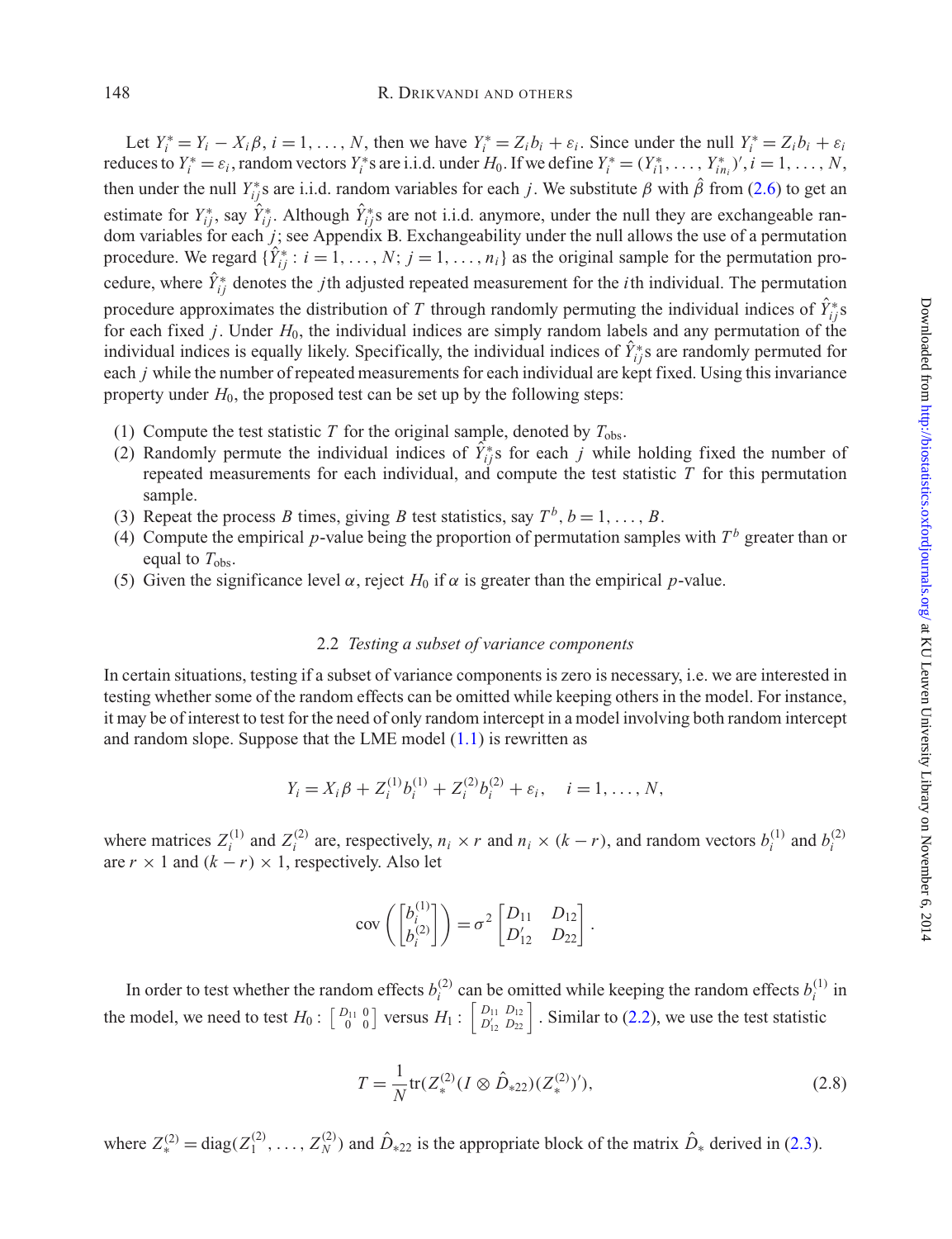The previous permutation procedure described in Section 2.1 with  $Y_i^* = Y_i - X_i \beta$  cannot be applied anymore to approximate the distribution of the test statistic  $(2.8)$ , because  $Y_i^*$ s are not i.i.d. random vectors under this null hypothesis. Let  $Y_i^* = Y_i - X_i \beta - Z_i^{(1)} b_i^{(1)}$ ; then new  $Y_i^*$ s are i.i.d. random vectors under the null. We substitute  $\beta$  and  $b_i^{(1)}$  with their estimates from [\(2.6\)](#page-3-2) and [\(2.7\)](#page-3-3), respectively, to get an estimate for  $Y_i^*$ , say  $\hat{Y}_i^*$ . Under  $H_0$ , new  $\hat{Y}_{ij}^*$ s are exchangeable random variables for each *j* (see Appendix B), hence we apply the previous permutation procedure with this new  $\hat{Y}_{ij}^*$  to test  $H_0$ .

In the next section, we conduct simulation studies to evaluate the behavior of the proposed test, say *T* -test, in different situations and to compare its efficiency with respect to the LR test and the *F*-test.

#### 3. SIMULATION STUDIES

In this section, we summarize simulation studies conducted with the objective of evaluating the behavior of the proposed test. First, we examine the efficiency of the *T* -test under different distributions for the random effects and errors. Next, we compare the efficiency of the proposed *T* -test with respect to the LR test and the *F*-test. We note that the VLS estimator [\(2.3\)](#page-2-1) is not necessarily non-negative definite. In the simulations, if this estimator is indefinite, we replace it with  $\hat{D}^+_* = P\Lambda_+ P'$ , where  $P$  and  $\Lambda$  are the matrix of eigenvectors and the diagonal matrix of eigenvalues of  $\hat{D}_*$ , respectively, and also  $\Lambda_+ = \max(0, \Lambda)$ . It has been shown that  $\hat{D}^+_*$  is the closest matrix to  $\hat{D}_*$  among all non-negative definite matrices (see [Demidenko,](#page-14-2) [2004,](#page-14-2) p. 104).

# 3.1 *Efficiency of the proposed test*

We first considered the linear trend model with random intercepts and random slopes

<span id="page-5-0"></span>
$$
Y_{ij} = a_{1i} + a_{2i}t_{ij} + \varepsilon_{ij},
$$
  
\n
$$
a_{1i} = \beta_1 + b_{1i}, \quad a_{2i} = \beta_2 + b_{2i}, \quad i = 1, ..., N, j = 1, ..., n_i,
$$
\n(3.1)

where  $t_{ij}$  is the *j*th observation time for the *i*th individual,  $\beta_1$  and  $\beta_2$  are fixed effects, and  $b_{1i}$  and  $b_{2i}$  are the random intercept and the random slope, respectively. For this model, a simulation study was performed to investigate the behavior of the proposed method to test for the need of both random intercept  $b_{1i}$  and random slope  $b_{2i}$  in the model. In the simulations, we set  $\beta_1 = 1$ ,  $\beta_2 = 2$ , and  $t_{ij} = j$ , and assumed that  $\varepsilon_{ij} \sim N(0, 1)$ . Allowing that  $D_* = \begin{bmatrix} d_{11} & d_{12} \\ d_{12} & d_{22} \end{bmatrix}$ , we assumed two types of distributions for the random effects vector  $b_i = (b_{1i}, b_{2i})'$ : first, a bivariate normal distribution with zero mean and covariance matrix  $D_*$  and, second, a bivariate Student's  $t$  distribution with a zero mean, degree of freedom  $df = 3$ , and scale matrix (df − 2/df)*D*∗. Under each of these two distributions, we generated 1000 Monte Carlo samples from model [\(3.1\)](#page-5-0) with different values of  $D_*$  for  $N = 10$ , 15 and  $n = 3$ , 5. Specifically, we set the covariance matrix  $D_*$  equal to  $\begin{bmatrix} 0 & 0 \ 0 & 0 \end{bmatrix}$  (to estimate the size of the test),  $\begin{bmatrix} 0.05 & 0.02 \ 0.02 & 0.05 \end{bmatrix}$ ,  $\begin{bmatrix} 0.08 & 0.02 \ 0.02 & 0.08 \end{bmatrix}$ ,  $\begin{bmatrix} 0.1 & 0.05 \ 0.05 & 0.1 \end{bmatrix}$ , and  $\begin{bmatrix} 0.1 & 0.09 \$ investigate the empirical power of the test for a significance level of  $\alpha = 0.05$ . We also selected  $B = 1000$ permutation samples for each setting.

The results, displayed in Tables [1](#page-6-0) and [2,](#page-6-1) indicate that the Type I error of the proposed *T* -test is stable across the two distributions and is very close to the nominal 0.05 level. Furthermore, the power of the test is high even for these small values of *N* and *n*. In additional simulations, not reported here, similar results were obtained when a bivariate log-normal distribution was considered for the random effects vector *bi* .

Next, we performed a simulation study for the LME model

<span id="page-5-1"></span>
$$
Y_{ij} = \beta_1 + \beta_2 x_{ij} + b_{1i} + b_{2i} z_{ij1} + b_{3i} z_{ij2} + \varepsilon_{ij}, \quad i = 1, ..., N, \ j = 1, ..., n_i,
$$
 (3.2)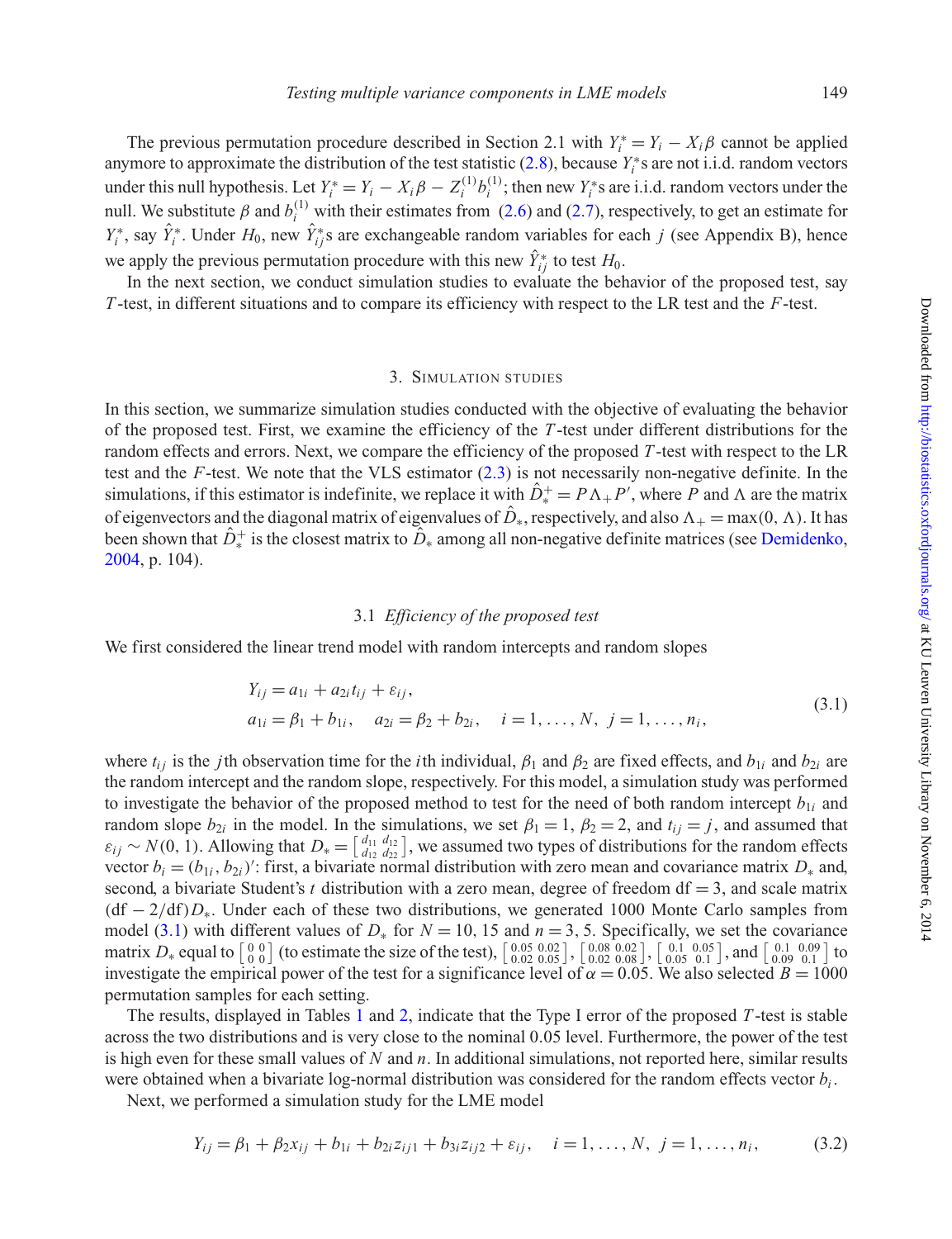|                                                                  |         | $N=10$ | $N = 15$ |         |
|------------------------------------------------------------------|---------|--------|----------|---------|
| Covariance matrix of $(b_{1i}, b_{2i})$                          | $n = 3$ | $n=5$  | $n=3$    | $n = 5$ |
| $D_* = \begin{bmatrix} 0 & 0 \\ 0 & 0 \end{bmatrix}$             | 5.4     | 4.5    | 5.8      | 5.6     |
| $D_* = \begin{bmatrix} 0.05 & 0.02 \\ 0.02 & 0.05 \end{bmatrix}$ | 16.8    | 51.5   | 23.3     | 67.5    |
| $D_* = \begin{bmatrix} 0.08 & 0.02 \\ 0.02 & 0.08 \end{bmatrix}$ | 21.9    | 65.3   | 30.5     | 79.4    |
| $D_* = \begin{bmatrix} 0.1 & 0.05 \\ 0.05 & 0.1 \end{bmatrix}$   | 35.0    | 75.1   | 44.7     | 89.9    |
| $D_* = \begin{bmatrix} 0.1 & 0.09 \\ 0.09 & 0.1 \end{bmatrix}$   | 37.5    | 83.8   | 51.1     | 94.4    |

<span id="page-6-0"></span>Table 1. *Rejection rates* (*expressed as percentages*) *for the* 5% *level T -test in the LME model* [\(3.1\)](#page-5-0), *with*  $\varepsilon_{ij} \sim N(0, 1)$  *and bivariate normal distribution for*  $(b_{1i}, b_{2i})'$ 

<span id="page-6-1"></span>Table 2. *Rejection rates* (*expressed as percentages*) *for the* 5% *level T -test in the LME model* [\(3.1\)](#page-5-0), *with*  $\varepsilon_{ij} \sim N(0, 1)$  *and bivariate Student's t distribution for*  $(b_{1i}, b_{2i})'$ 

|                                                                                                  | $N=10$  |         | $N = 15$ |       |
|--------------------------------------------------------------------------------------------------|---------|---------|----------|-------|
| Covariance matrix of $(b_{1i}, b_{2i})$                                                          | $n = 3$ | $n = 5$ | $n = 3$  | $n=5$ |
| $D_* = \begin{bmatrix} 0 & 0 \\ 0 & 0 \end{bmatrix}$                                             | 4.8     | 4.9     | 5.0      | 4.5   |
| $D_* = \begin{bmatrix} 0.05 & 0.02 \\ 0.02 & 0.05 \end{bmatrix}$                                 | 17.1    | 41.4    | 21.0     | 55.4  |
| $D_* = \begin{bmatrix} 0.08 & 0.02 \\ 0.02 & 0.08 \end{bmatrix}$                                 | 18.4    | 55.4    | 25.5     | 69.0  |
| $D_* = \begin{bmatrix} 0.1 & 0.05 \\ 0.05 & 0.1 \end{bmatrix}$                                   | 26.2    | 63.5    | 35.2     | 76.7  |
| $\begin{bmatrix} 0.09 \\ 0.1 \end{bmatrix}$<br>$D_* = \begin{bmatrix} 0.1 \\ 0.09 \end{bmatrix}$ | 30.5    | 69.9    | 40.6     | 84.6  |

where  $\beta_1$  and  $\beta_2$  are fixed effects and  $b_{1i}$ ,  $b_{2i}$ , and  $b_{3i}$  are three random effects with zero mean and covariance matrix

<span id="page-6-2"></span>
$$
D_* = \begin{bmatrix} d_{11} & d_{12} & d_{13} \\ d_{12} & d_{22} & d_{23} \\ d_{13} & d_{23} & d_{33} \end{bmatrix} .
$$
 (3.3)

We evaluated the efficiency of the proposed method in testing whether the two random effects  $b_{2i}$  and  $b_{3i}$  can be omitted while keeping the random effect  $b_{1i}$  in the model [\(3.2\)](#page-5-1). This is equivalent to testing *H*<sub>0</sub> :  $d_{11} > 0$ ,  $d_{22} = d_{33} = d_{12} = d_{13} = d_{23} = 0$  versus the alternative hypothesis that  $d_{11} > 0$  and at least one another of the other variance components are non-zero.

In the simulations, we assumed  $\beta_1 = 1$ ,  $\beta_2 = 2$ , and  $\varepsilon_{ij} \sim N(0, 1)$ . The covariates  $x_{ij}$ s,  $z_{ij1}$ s, and  $z_{ij2}$ s were all generated from  $U(0, 1)$ . For simplicity in simulations, we assumed that the random effect  $b_{1i}$  is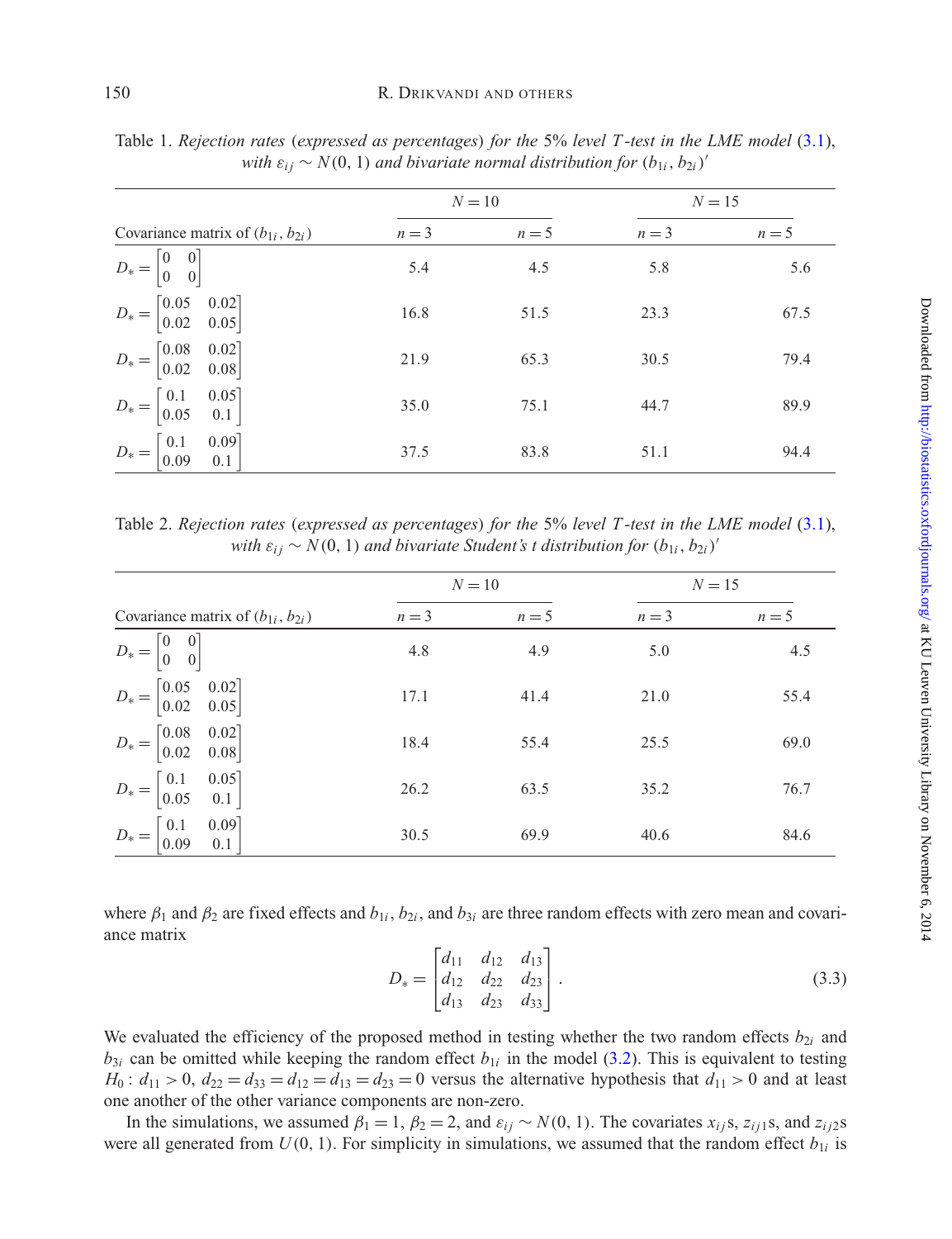|                                                  | Covariance matrix of $(b_{2i}, b_{3i})$                                                                                   |       |          |          |          |
|--------------------------------------------------|---------------------------------------------------------------------------------------------------------------------------|-------|----------|----------|----------|
|                                                  |                                                                                                                           | $N=7$ | $N = 15$ | $N = 25$ | $N = 50$ |
| $\begin{bmatrix} d_{22} \\ d_{23} \end{bmatrix}$ | $\begin{bmatrix} d_{23} \\ d_{33} \end{bmatrix} = \begin{bmatrix} 0 & 0 \\ 0 & 0 \end{bmatrix}$                           | 8.7   | 4.0      | 4.6      | 6.1      |
|                                                  | $\begin{bmatrix} d_{22} & d_{23} \\ d_{23} & d_{33} \end{bmatrix} = \begin{bmatrix} 0.2 & 0.1 \\ 0.1 & 0.2 \end{bmatrix}$ | 7.2   | 8.1      | 11.6     | 24.0     |
|                                                  | $\begin{bmatrix} d_{22} & d_{23} \\ d_{23} & d_{33} \end{bmatrix} = \begin{bmatrix} 0.5 & 0.1 \\ 0.1 & 0.5 \end{bmatrix}$ | 11.6  | 25.1     | 25.5     | 44.1     |
|                                                  | $\begin{bmatrix} d_{22} & d_{23} \\ d_{23} & d_{33} \end{bmatrix} = \begin{bmatrix} 1 & 0.2 \\ 0.2 & 1 \end{bmatrix}$     | 20.8  | 21.5     | 59.4     | 70.2     |
| $\begin{bmatrix} d_{22} \\ d_{23} \end{bmatrix}$ | $\begin{bmatrix} 1 & 0.5 \\ 0.5 & 1 \end{bmatrix}$<br>$\begin{bmatrix} d_{23} \\ d_{33} \end{bmatrix} =$                  | 16.1  | 40.5     | 54.6     | 86.4     |

<span id="page-7-0"></span>Table 3. *Rejection rates* (*expressed as percentages*) *for the* 5% *level T -test in the LME model* [\(3.2\)](#page-5-1), *with*  $d_{11} = 1$ ,  $n = 10$ ,  $\varepsilon_{ij} \sim N(0, 1)$ , *and multivariate normal distribution for*  $(b_{1i}, b_{2i}, b_{3i})'$ 

<span id="page-7-1"></span>Table 4. *Rejection rates* (*expressed as percentages*) *for the* 5% *level T -test in the LME model* [\(3.2\)](#page-5-1), *with*  $d_{11} = 1$ ,  $n = 10$ ,  $\varepsilon_{ij} \sim N(0, 1)$ , *and multivariate Student's t distribution for*  $(b_{1i}, b_{2i}, b_{3i})'$ 

| Covariance matrix of $(b_{2i}, b_{3i})$                                                                                   | $N=7$ | $N = 15$ | $N = 25$ | $N = 50$ |
|---------------------------------------------------------------------------------------------------------------------------|-------|----------|----------|----------|
| $\begin{bmatrix} d_{22} & d_{23} \\ d_{23} & d_{33} \end{bmatrix} = \begin{bmatrix} 0 & 0 \\ 0 & 0 \end{bmatrix}$         | 3.0   | 6.7      | 5.4      | 5.8      |
| $\begin{bmatrix} d_{22} & d_{23} \\ d_{23} & d_{33} \end{bmatrix} = \begin{bmatrix} 0.2 & 0.1 \\ 0.1 & 0.2 \end{bmatrix}$ | 5.2   | 11.4     | 20.1     | 25.6     |
| $\begin{bmatrix} d_{22} & d_{23} \\ d_{23} & d_{33} \end{bmatrix} = \begin{bmatrix} 0.5 & 0.1 \\ 0.1 & 0.5 \end{bmatrix}$ | 7.0   | 20.4     | 30.3     | 43.6     |
| $\begin{bmatrix} d_{22} & d_{23} \\ d_{23} & d_{33} \end{bmatrix} = \begin{bmatrix} 1 & 0.2 \\ 0.2 & 1 \end{bmatrix}$     | 17.0  | 29.6     | 44.5     | 65.2     |
| $\begin{bmatrix} d_{22} & d_{23} \\ d_{23} & d_{33} \end{bmatrix} = \begin{bmatrix} 1 & 0.5 \\ 0.5 & 1 \end{bmatrix}$     | 18.0  | 33.0     | 54.8     | 71.2     |

independent of both the random effect *b*<sub>2*i*</sub> and the random effect *b*<sub>3*i*</sub> (i.e.  $d_{12} = d_{13} = 0$ ). In practice, this assumption may be inappropriate. Similar to the previous model, we considered a multivariate normal distribution and a multivariate Student's *t* distribution for the vector of random effects  $b_i = (b_{1i}, b_{2i}, b_{3i})'$ . Under each distribution, we generated 1000 Monte Carlo samples from model [\(3.2\)](#page-5-1) with different values of  $D_*$  for  $N = 7$ , 15, 25, 50 and  $n = 10$ . We specifically fixed  $d_{11} = 1$  and set the variance components  $\begin{bmatrix} d_{22} & d_{23} \\ d_{23} & d_{33} \end{bmatrix}$  equal to  $\begin{bmatrix} 0 & 0 \\ 0 & 0 \end{bmatrix}$  (to estimate the size of the test),  $\begin{bmatrix} 0.2 & 0.1 \\ 0.1 & 0.2 \end{bmatrix}$ ,  $\begin{bmatrix} 0.5 & 0.1 \\ 0.1 & 0.5 \end{bmatrix}$ ,  $\begin{bmatrix} 1 & 0.2 \\ 0.2 & 1 \end{bmatrix}$ , and  $\begin{bmatrix}$ the empirical power of the test for a significance level of  $\alpha = 0.05$ . We also selected  $B = 1000$  permutation samples for each setting.

The simulation results for the two distributions are presented in Tables [3](#page-7-0) and [4,](#page-7-1) respectively. For small values of *N*, the Type I error of the test is not very close to the nominal 0.05 level but it gets closer to the nominal level as *N* increases. Moreover, the power of the test is reasonably large and increases with *N*, as expected.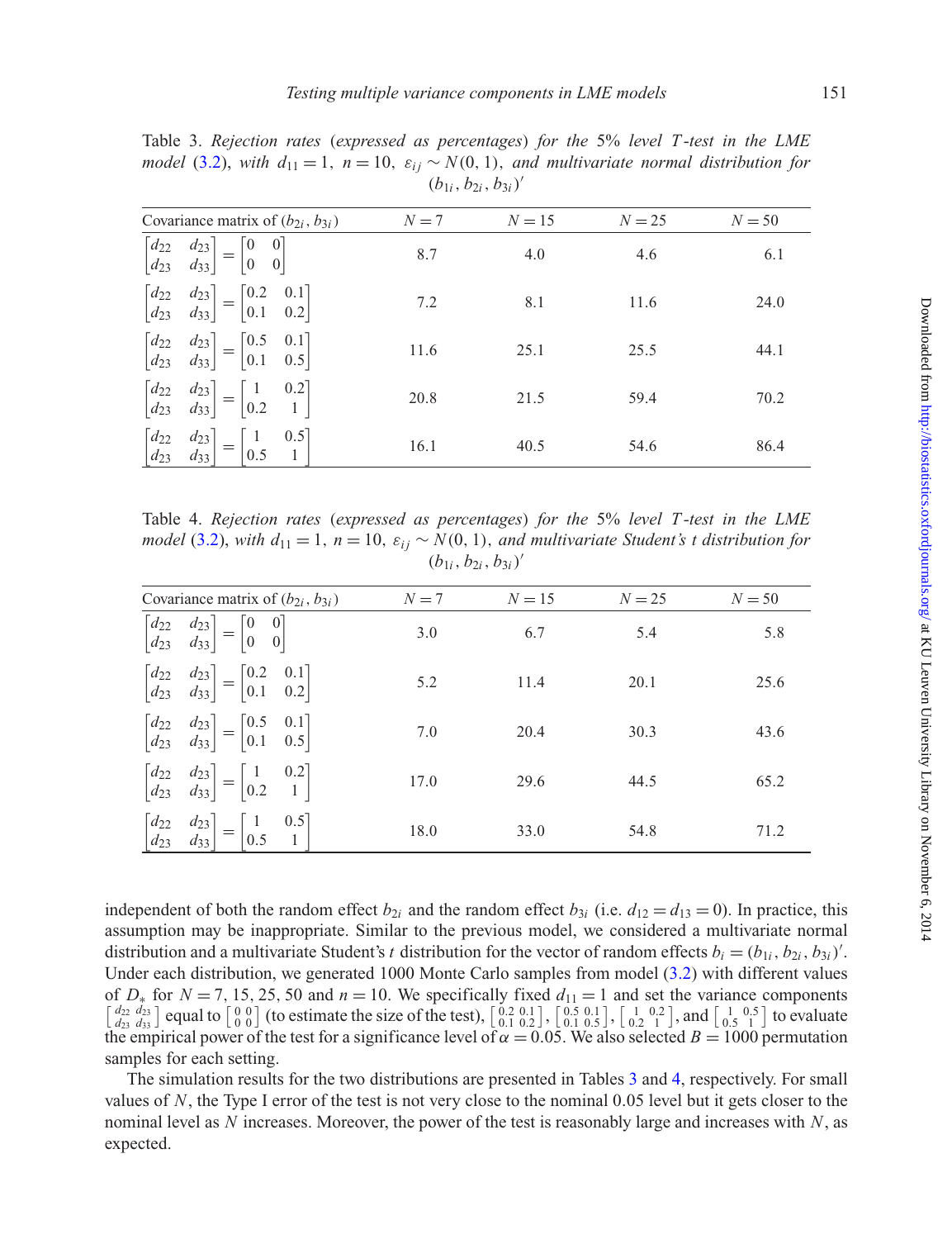#### 3.2 *Comparison between the proposed test and two existing tests*

We compared the efficiency of the proposed *T*-test with respect to the LR test and the *F*-test via a simulation study performed for the balanced mixed one-way ANOVA model

<span id="page-8-1"></span>
$$
Y_{ij} = \beta + b_i + \varepsilon_{ij}, \quad i = 1, ..., N, \ j = 1, ..., n,
$$
 (3.4)

where  $\beta$  is a general mean and  $b_i$  a random effect with  $E(b_i) = 0$  and var $(b_i) = \sigma_b^2$ .

The hypothesis [\(2.1\)](#page-2-2) for this model becomes  $H_0: \sigma_b^2 = 0$  versus  $H_1: \sigma_b^2 > 0$ , and the test statistic [\(2.2\)](#page-2-0) simplifies to (see  $(2.5)$ ),

$$
T = \frac{1}{N-1} \sum_{i=1}^{N} n(\bar{Y}_{i.} - \bar{Y}_{..})^2 - \hat{\sigma}^2,
$$

where  $\bar{Y}_{i.} = \sum_{j=1}^{n} Y_{ij} / n$ ,  $\bar{Y}_{..} = \sum_{i=1}^{N} \bar{Y}_{i.} / N$ , and

$$
\hat{\sigma}^2 = \frac{1}{N(n-1)} \sum_{i=1}^N \sum_{j=1}^n (Y_{ij} - \bar{Y}_{i.})^2.
$$

[Stram and Lee](#page-15-1) [\(1994\)](#page-15-1) showed that the asymptotic distribution of the LR statistic, when  $N \to \infty$ , is the mixture

$$
0.5\chi_0^2 + 0.5\chi_1^2,
$$

where  $\chi_0^2$  is a point mass at 0 and  $\chi_1^2$  denotes a chi-square distribution with one degree of freedom.

For this balanced ANOVA model, under normality, there exists an exact *F*-test on the basis of the test statistic (see Searle *[and others](#page-15-9)*, [1992](#page-15-9))

<span id="page-8-0"></span>
$$
F = \frac{\sum_{i=1}^{N} n(\bar{Y}_{i.} - \bar{Y}_{..})^2 / (N-1)}{\sum_{i=1}^{N} \sum_{j=1}^{n} (Y_{ij} - \bar{Y}_{i.})^2 / N(n-1)}.
$$
\n(3.5)

Under  $H_0$ , the test statistic [\(3.5\)](#page-8-0) has *F* distribution with degrees of freedom  $N-1$  and  $N(n-1)$ . The proposed test statistic *T* and the test statistic *F* are interestingly related as

$$
T = \hat{\sigma}^2 (F - 1).
$$

For simulations, we fixed  $\beta = 2$  and assumed that  $\varepsilon_{ii} \sim N(0, 1)$ , thus allowing us to review three types of random effect distributions, normal, *t* , and log-normal. For normal random effects, we assumed *b*<sub>*i*</sub> ∼ *N*  $(0, \sigma_b^2)$ , and for non-normal random effects, we assumed that  $b_i$  ∼ { $(X - E(X)) / \sqrt{\text{var}(X)} \times \sigma_b$ , where the distribution of random variable *X* is *t*(3) and log-normal(0,1), so that var( $b_i$ ) =  $\sigma_b^2$ . We generated 1000 Monte Carlo samples under model [\(3.4\)](#page-8-1), for different numbers of individuals *N* = 7, 15, 25, 50, 100 and the number of repeated measurements  $n = 5$  for each individual and selected  $B = 1000$  permutation samples for each setting. First, we set  $\sigma_b^2 = 0$  to examine the sizes of the three tests at the significance level of 0.05. The results, presented in Table [5,](#page-9-0) indicate that both the *T* -test and the *F*-test have Type I error rates much closer to the nominal level than the LR test based on the asymptotic (0.5, 0.5) mixture of chisquare distributions. Although the size of the LR test gets closer to the nominal level of 0.05 as the number of individuals, *N*, gets larger, it still remains under 0.04 even for *N* = 100. In additional simulations, not reported here, we found that the size of the LR test is approximately 0.05 for  $N = 200$ .

Since the LR test based on the asymptotic (0.5, 0.5) mixture of chi-square distributions has incorrect Type I error rates in finite samples, comparison between the powers of the *T* -test and the incorrectly sized LR test may be misleading. One needs to correct the size of the LR test to fairly compare the powers in

$$
\begin{array}{c}\n\mathbf{c} \\
\mathbf{d} \\
\mathbf{b} \\
\mathbf{b} \\
\mathbf{0}\n\end{array}
$$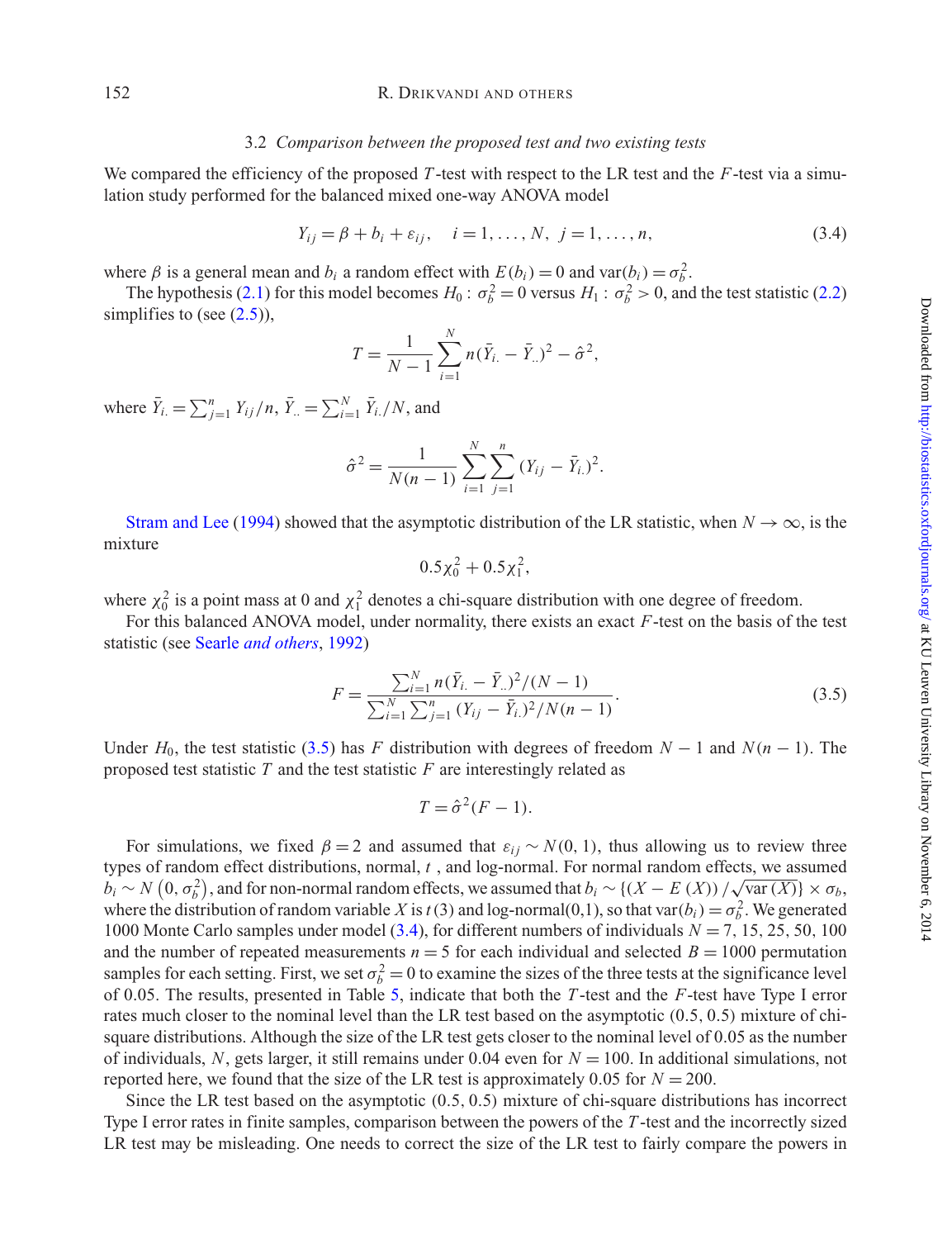| Distribution of $b_i$ |           | $N=7$ | $N=15$ | $N = 25$ | $N = 50$ | $N = 100$ |
|-----------------------|-----------|-------|--------|----------|----------|-----------|
| Normal                | LR        | 1.7   | 1.2    | 2.3      | 2.1      | 3.6       |
|                       | F         | 5.5   | 5.3    | 5.4      | 4.9      | 5.6       |
|                       |           | 6.2   | 5.7    | 5.2      | 4.9      | 5.5       |
| t                     | <b>LR</b> | 1.9   | 1.5    | 1.9      | 2.8      | 2.4       |
|                       | F         | 4.9   | 4.6    | 4.8      | 5.7      | 4.3       |
|                       | T         | 5.7   | 4.1    | 5.4      | 5.8      | 4.0       |
| Log-normal            | <b>LR</b> | 1.8   | 1.9    | 1.6      | 2.1      | 2.4       |
|                       | F         | 5.9   | 5.0    | 5.5      | 5.0      | 4.4       |
|                       | T         | 5.5   | 5.3    | 5.4      | 5.4      | 4.6       |

<span id="page-9-0"></span>Table 5. *Type I error rates* (*expressed as percentages*) *of the proposed T -test*, *the LR test based on the asymptotic* (0.5, 0.5) *mixture of chi-square distributions*, *and the F -test for the balanced mixed one-way ANOVA model* [\(3.4\)](#page-8-1), *with*  $n = 5$  *and*  $\varepsilon_{ii} \sim N(0, 1)$ 

<span id="page-9-1"></span>Table 6. *Powers* (*expressed as percentages*) *of the proposed T -test*, *the LR test based on the finite sample approximation using [Fitzmaurice and others](#page-14-8)* [\(2007](#page-14-8)), *and the F -test for the balanced mixed one-way ANOVA model* [\(3.4\)](#page-8-1)*, with*  $n = 5$  *and*  $\varepsilon_{ij} \sim N(0, 1)$ 

| Distribution of $b_i$ |                | $N=7$ | $N=15$ | $N = 25$ | $N = 50$ |
|-----------------------|----------------|-------|--------|----------|----------|
| Normal                | LR             | 17.1  | 19.8   | 19.0     | 22.2     |
|                       | F              | 17.8  | 20.9   | 19.9     | 22.0     |
|                       | T              | 17.3  | 20.0   | 19.3     | 22.4     |
| t                     | LR             | 16.7  | 17.5   | 19.2     | 23.9     |
|                       | F              | 15.1  | 16.0   | 18.1     | 22.2     |
|                       | T              | 16.1  | 17.6   | 19.0     | 23.4     |
| Log-normal            | LR             | 16.8  | 23.0   | 21.8     | 26.7     |
|                       | $\overline{F}$ | 15.5  | 19.2   | 16.8     | 21.4     |
|                       | T              | 15.0  | 20.1   | 17.2     | 22.7     |

finite samples. Because there is no exact distribution available for the LR statistic, one can approximate its finite sample distribution using a permutation procedure as in [Fitzmaurice](#page-14-8) *and others* [\(2007](#page-14-8)). For testing a single variance component, [Fitzmaurice](#page-14-8) *and others* [\(2007\)](#page-14-8) have shown that this approximation provides Type I error rates close to the nominal level. Thus, in the simulation study we compared the power of the *T* -test with the power of the correctly sized LR test based on [Fitzmaurice](#page-14-8) *and others* [\(2007\)](#page-14-8).

According to [Fitzmaurice](#page-14-8) *and others* [\(2007\)](#page-14-8) and our experience in the simulation study, we varied  $\sigma_b^2$ from 0.04 to 0.1, using a smaller value of  $\sigma_b^2$  in simulation configurations with larger individual numbers, *N*, to compare the powers at the significance level of 0.05. Specifically, we set  $\sigma_b^2$  equal to 0.1, 0.07, 0.05, and 0.04 for *N* equal to 7, 15, 25, and 50, respectively. It is straightforward to compute the LR statistic under normality, but for non-normal random effects, evaluating the LR statistic is computationally demanding in a permutation or bootstrap procedure (see Greven *[and others](#page-14-13)*, [2008\)](#page-14-13); therefore, we used *B* = 200 permutation samples for non-normal random effects as in [Fitzmaurice](#page-14-8) *and others* [\(2007\)](#page-14-8). The results, displayed in Table [6,](#page-9-1) suggest that, for the normal random effect, all the three tests perform similarly. But, for non-normal random effects, the proposed *T* -test appears to be more powerful than the *F*-test, while the LR test based on [Fitzmaurice](#page-14-8) *and others* [\(2007](#page-14-8)) appears to be more powerful than both the *T* -test and the *F*-test. We conjecture that this result is due to the LR statistic rather than any differences between the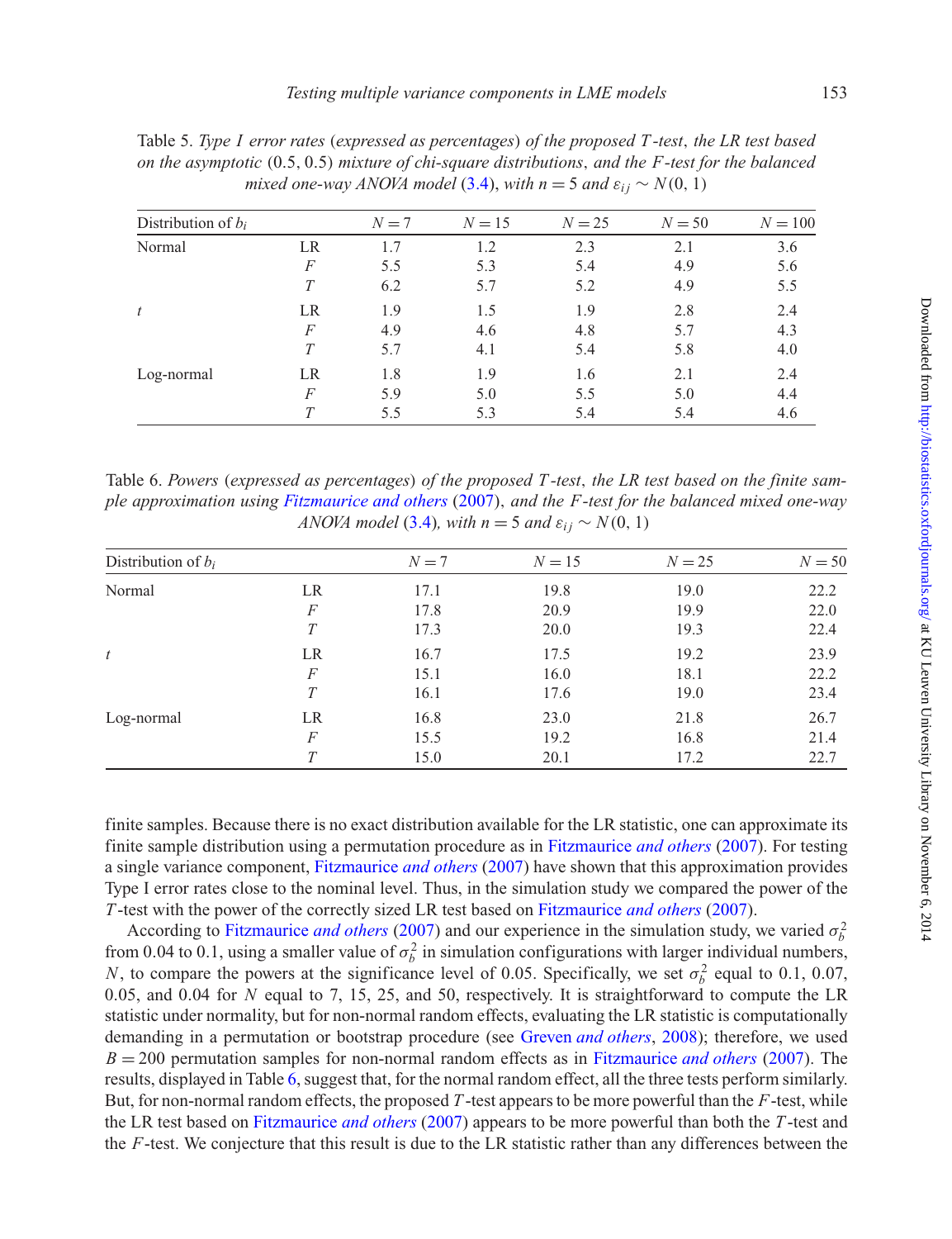two permutation procedures. Although using the LR statistic in a permutation procedure provides a test that is powerful, this approach requires extensive computation, especially for high-dimensional random effects. For instance, in Table [6,](#page-9-1) note the simulation for the log-normal random effect with  $N = 50$  and  $B = 200$  permutation samples. For this simulation, the average computation time for one iteration on a server (Six-Core AMD Opteron Processor 2435, 2.6 GHz) was 0.31 s for the proposed *T* -test and 5188 s for the LR test based on [Fitzmaurice](#page-14-8) *and others* [\(2007\)](#page-14-8). Note that in our simulations we used the Monte Carlo integration with 500 samples to compute the likelihood function for the LR test. Furthermore, to evaluate the maximum of the log-likelihood function, we utilized the nlminb function in R.

Overall, the results of the simulations indicate that the proposed test has the correct Type I error rate, and its efficiency is reasonably well in comparison to the LR test and the *F*-test. Moreover, our proposed method covers testing multiple variance components and any subset of them due to the permutation procedure we used. The LR test is not easily applied to test the two hypotheses we considered in Section 3.1.

#### 4. APPLICATION: THE PLASMA INORGANIC PHOSPHATE DATA

We apply our test to the plasma inorganic phosphate flux data obtained from a study of the association of hyperglycemia and relative hyperinsulinemia performed in the Pediatric Clinical Research Ward of the University of Colorado Medical Center [\(Zerbe](#page-15-6), [1979;](#page-15-6) [Zerbe and Murphy](#page-15-7), [1986\)](#page-15-7). In this study, standard glucose tolerance tests were administered to three groups of subjects: 13 controls, 12 non-hyperinsulinemic obese patients, and 8 hyperinsulinemic obese patients. Plasma inorganic phosphate measurements were obtained from blood samples drawn at 0, 0.5, 1, 1.5, 2, 3, 4, and 5 h after a standard-dose oral glucose challenge. The objectives of the study were to investigate the changes of plasma level over time and to see whether these changes are treatment-dependent. The individual profiles are presented in Figure [1](#page-11-0) for each group separately. As discussed in Section 1, in assessing the impact of the treatment on the plasma level, the assessment of the heterogeneity among patients with respect to the overall mean and evolutions over time is particularly important. The profiles show that the plasma level exhibits a quadratic response as a function of hours. Thus, the LME model we favor here is of the form (see [Verbeke and Molenberghs](#page-15-10), [2000](#page-15-10), p. 25)

<span id="page-10-0"></span>
$$
Y_{ij} = \begin{cases} (\beta_1 + b_{1i}) + (\beta_2 + b_{2i})t_{ij} + (\beta_3 + b_{3i})t_{ij}^2 + \varepsilon_{ij}, & \text{if control,} \\ (\beta_4 + b_{1i}) + (\beta_5 + b_{2i})t_{ij} + (\beta_6 + b_{3i})t_{ij}^2 + \varepsilon_{ij}, & \text{if non-hyperinsulinemic obese,} \\ (\beta_7 + b_{1i}) + (\beta_8 + b_{2i})t_{ij} + (\beta_9 + b_{3i})t_{ij}^2 + \varepsilon_{ij}, & \text{if hyperinsulinemic obese,} \end{cases}
$$
(4.1)

where  $Y_{ij}$  is the *j*th plasma level for the *i*th subject at time  $t_{ij}$  (in hours),  $\beta =$  $(\beta_1, \beta_2, \beta_3, \beta_4, \beta_5, \beta_6, \beta_7, \beta_8, \beta_9)'$  is the vector of fixed-effects parameters,  $b_{1i}$  is a random intercept representing the heterogeneity between subjects with respect to baseline values,  $b_{2i}$  and  $b_{3i}$  are, respectively, a random slope for the linear time effect and a random slope for the quadratic time effect representing the heterogeneity between subjects with respect to evolutions over time, and  $\varepsilon_{ij}$  is the random error term.

Employing the covariance matrix  $D_*$  in [\(3.3\)](#page-6-2) for the vector of random effects  $b_i = (b_{1i}, b_{2i}, b_{3i})'$ , the VLS estimator of *D*<sup>∗</sup> is

$$
\hat{D}_{\text{*VLS}} = \begin{bmatrix} \hat{d}_{11} & \hat{d}_{12} & \hat{d}_{13} \\ \hat{d}_{12} & \hat{d}_{22} & \hat{d}_{23} \\ \hat{d}_{13} & \hat{d}_{23} & \hat{d}_{33} \end{bmatrix} = \begin{bmatrix} 0.377 & -0.078 & 0.009 \\ -0.078 & 0.079 & -0.011 \\ 0.009 & -0.011 & 0.001 \end{bmatrix}.
$$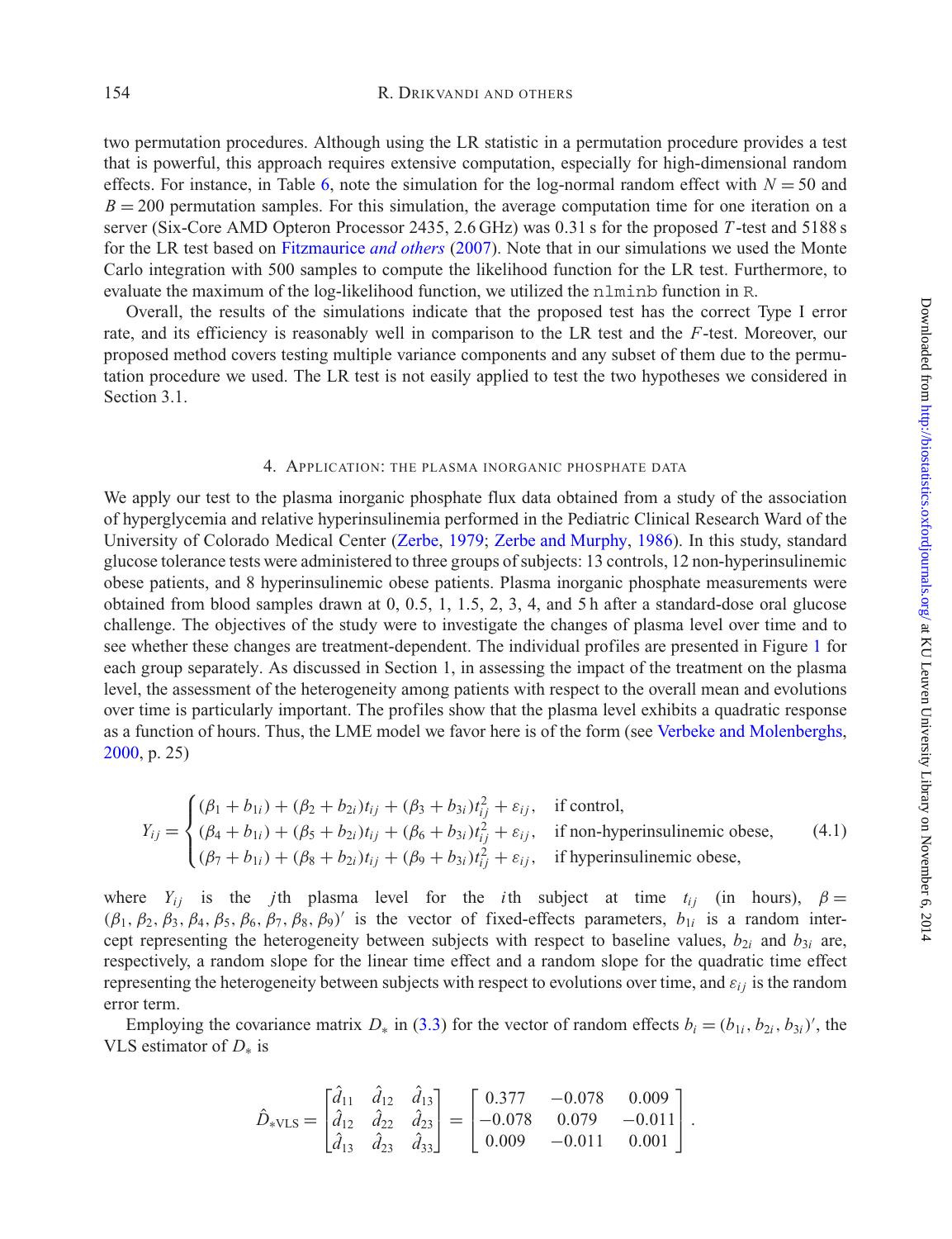

<span id="page-11-0"></span>Fig. 1. Individual profiles of control and obese patients in the plasma inorganic phosphate experiment.

In all tests performed in the following, we used 1000 number of permutations. Initially, we determine whether all the three random effects can be left out of the LME model [\(4.1\)](#page-10-0). The proposed test produces a test statistic of 2.48, giving a *p*-value of 0.001. The proposed test rejects the null hypothesis at the 5% nominal level, i.e. it allows a random-effects interpretation. Note that both the LR test and the score test cannot be easily used to test this hypothesis.

Next, we examine the baseline heterogeneity between subjects, i.e. we wish to test for the need of only random intercepts in the model, which is equivalent to testing

$$
H_0: \begin{bmatrix} d_{11} & d_{12} & d_{13} \\ d_{12} & d_{22} & d_{23} \\ d_{13} & d_{23} & d_{33} \end{bmatrix} = \begin{bmatrix} d_{11} & 0 & 0 \\ 0 & 0 & 0 \\ 0 & 0 & 0 \end{bmatrix}
$$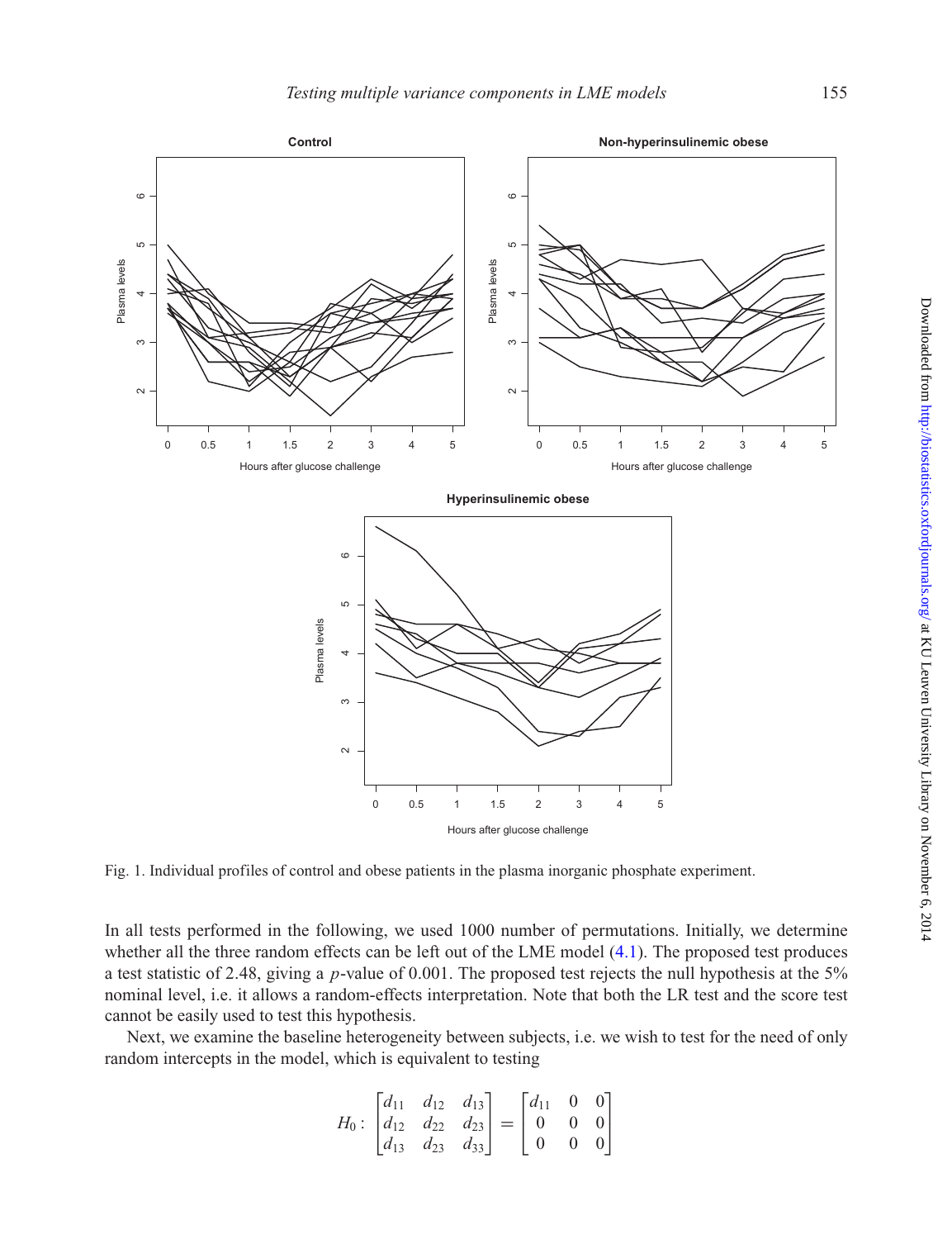versus the alternative hypothesis that  $d_{11} > 0$  and at least one another of the other variance components are non-zero. Our proposed test produces a test statistic of 1.08 with a *p*-value of 0.035. Thus, the null hypothesis is rejected at the 5% nominal level, i.e. the heterogeneity between subjects with respect to the slopes over time is advocated. The LR and score tests again are not easily applied to test this hypothesis.

In the estimation of model parameters, we attended that the point estimate of  $d_{33}$  is tiny ( $\hat{d}_{33} = 0.001$ ). Therefore, we may be interested in testing whether or not the random slope for the quadratic time effect can be omitted from the model, i.e. if the model only requires a random intercept and a random slope for the linear time effect. The corresponding null hypothesis is  $H_0: d_{13} = d_{23} = d_{33} = 0$ . For testing this hypothesis, our proposed method produces a test statistic of 1.74 with a *p*-value of 0.649. Assuming normal distribution for both random effects and errors, [Stram and Lee](#page-15-1) [\(1994\)](#page-15-1) showed that the asymptotic distribution of the LR statistic for testing *k* versus  $k + 1$  random effects is a mixture of  $\chi_k^2$  and  $\chi_{k+1}^2$ , with equal weights 0.5. Using this result and considering  $k = 2$ , the *p*-value of the LR test is a value of 0.22. Hence, both the proposed test and the LR test do not reject this null hypothesis at the 5% nominal level and therefore the random slope for the quadratic time effect can be omitted from the LME model [\(4.1\)](#page-10-0).

According to the results of our method, a more appropriate model for analyzing the plasma data is

$$
Y_{ij} = \begin{cases} (\beta_1 + b_{1i}) + (\beta_2 + b_{2i})t_{ij} + \beta_3 t_{ij}^2 + \varepsilon_{ij}, & \text{if control,} \\ (\beta_4 + b_{1i}) + (\beta_5 + b_{2i})t_{ij} + \beta_6 t_{ij}^2 + \varepsilon_{ij}, & \text{if non-hyperinsulinemic obese,} \\ (\beta_7 + b_{1i}) + (\beta_8 + b_{2i})t_{ij} + \beta_9 t_{ij}^2 + \varepsilon_{ij}, & \text{if hyperinsulinemic obese.} \end{cases}
$$

The estimates of variance components of the above model are  $\hat{d}_{11} = 0.33$ ,  $\hat{d}_{22} = 0.01$ ,  $\hat{d}_{12} = -0.03$ , and  $\hat{\sigma}^2 = 0.17$ . Also, using [\(2.6\)](#page-3-2), the estimates of the fixed-effects parameters are  $\beta_1 = 3.69$ (*s.e.* = 0.13),  $\beta_2 = -0.72$ (*s.e.* = 0.14),  $\beta_3 = 0.16$ (*s.e.* = 0.03),  $\beta_4 = 4.32$ (*s.e.* = 0.12),  $\beta_5 = -0.86$ (*s.e.* = 0.13),  $\beta_6 = 0.17$ (*s.e.* = 0.02),  $\beta_7 = 4.77$ (*s.e.* = 0.14),  $\beta_8 = -0.94$ (*s.e.* = 0.16), and  $\beta_9 = 0.16$ (*s.e.* = 0.03), respectively.

#### 5. DISCUSSION

We recommend our approach as a simple way of testing variance components in LME models. Our method is effective in avoiding issues with testing on the boundary of the parameter space, uses a simple test statistic, and alleviates the necessity of any distributional assumptions for the random effects and errors. Our permutation procedure can approximate the finite sample distribution of the test statistic. As an important advantage, our method can further be used to test for multiple variance components and any subset of them. It performs well in a variety of contexts, as illustrated via simulation studies and a real data example. The simulation results suggest that the proposed test has the correct Type I error rate, and its efficiency is reasonably well in comparison to the LR test and the *F*-test.

[Silvapulle and Silvapulle](#page-15-11) [\(1995](#page-15-11)) have shown how a one-sided score test can be defined, both in the scalar as well as in the vector parameter case. They demonstrate that the large sample distribution of the score statistic equals a weighted sum of chi-squared probabilities, but they do not discuss how the weights of this mixture distribution can be calculated in different situations. Although in some particular situations the weights of this mixture distribution are expressible in closed form, [Shapiro](#page-15-12) [\(1988\)](#page-15-12) shows that for a broad number of cases determining the mixture's weights is a complex and perhaps a numerical task. [Verbeke and Molenberghs](#page-15-2) [\(2003](#page-15-2)) used the results of [Silvapulle and Silvapulle](#page-15-11) [\(1995](#page-15-11)) and argued that the equivalence of the LR and score tests holds also when testing variance components in LME models. Therefore, it seems that further research is needed to employ score tests for testing multiple variance components or a subset of them.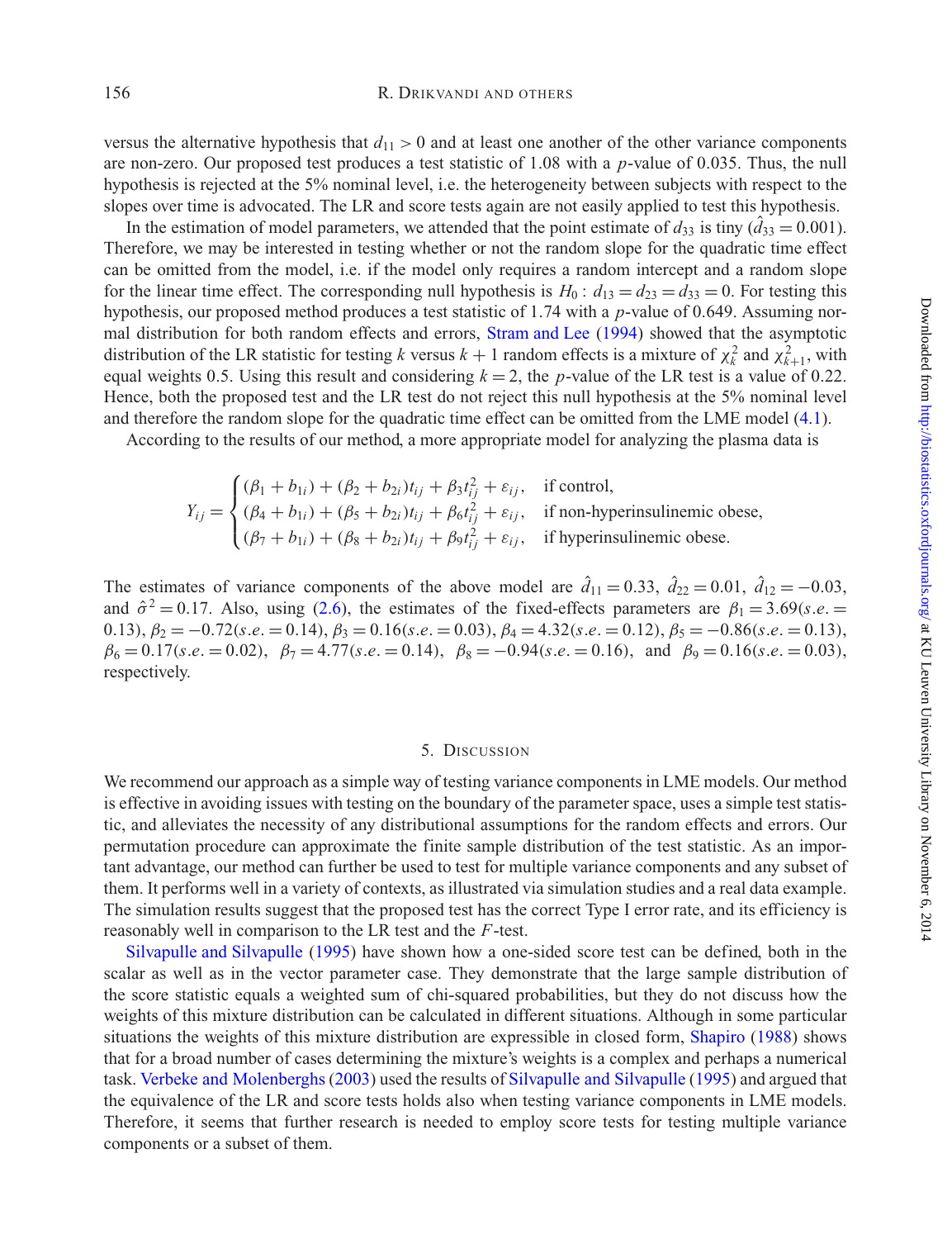Finally, in our permutation procedure we utilized the simple test statistic [\(2.2\)](#page-2-0) rather than the LR statistic because of two reasons: first, computing the likelihood function requires specifying the distribution for both random effects and errors; and second, even after specification of these distributions, evaluating the likelihood is computationally demanding and this is not suitable when performing thousands of permutations with the LR statistic (see Greven *[and others](#page-14-13)*, [2008\)](#page-14-13).

#### **ACKNOWLEDGMENTS**

*Conflict of Interest*: None declared.

#### FUNDING

Reza Drikvandi would like to thank Professor M. Asgharian and the Department of Mathematics and Statistics, McGill University for their hospitality. His research was partially funded by Prof. Asgharian through his research grant from NSERC, Canada. Vahid Partovi Nia was supported by the NSERC discovery grant 418034-2012.

APPENDIX A: PROOF OF [\(2.5\)](#page-3-1)

For  $\hat{D}_*$  in [\(2.4\)](#page-3-0), we have

$$
\begin{split} \text{tr}(X\hat{D}_{*}X') &= \text{tr}\left(\frac{1}{N-1}X(X'X)^{-1}X'EX(X'X)^{-1}X' - X(X'X)^{-1}X'\hat{\sigma}^{2}\right) \\ &= \text{tr}\left(\frac{1}{N-1}\sum_{i=1}^{N}P_{X}(Y_{i} - X\hat{\beta}_{\text{OLS}})(Y_{i} - X\hat{\beta}_{\text{OLS}})'P_{X} - P_{X}\hat{\sigma}^{2}\right) \\ &= \frac{1}{N-1}\sum_{i=1}^{N}\text{tr}(P_{X}(Y_{i} - X\hat{\beta}_{\text{OLS}})(Y_{i} - X\hat{\beta}_{\text{OLS}})'P_{X}) - \text{tr}(P_{X}\hat{\sigma}^{2}) \\ &= \frac{1}{N-1}\sum_{i=1}^{N}\text{tr}((Y_{i} - X\hat{\beta}_{\text{OLS}})'P_{X}(Y_{i} - X\hat{\beta}_{\text{OLS}})) - m\hat{\sigma}^{2} \\ &= \frac{1}{N-1}\sum_{i=1}^{N}(Y_{i} - X\hat{\beta}_{\text{OLS}})'P_{X}(Y_{i} - X\hat{\beta}_{\text{OLS}}) - m\hat{\sigma}^{2} .\end{split}
$$

Hence,

$$
T = \frac{1}{N} \text{tr}(Z_*(I \otimes \hat{D}_*) Z'_*) = \frac{1}{N} \sum_{i=1}^N \text{tr}(Z_i \hat{D}_* Z'_i) = \frac{1}{N} \sum_{i=1}^N \text{tr}(X \hat{D}_* X')
$$
  
= tr(X \hat{D}\_\* X') =  $\frac{1}{N-1} \sum_{i=1}^N (Y_i - X \hat{\beta}_{OLS})' P_X(Y_i - X \hat{\beta}_{OLS}) - m \hat{\sigma}^2$ ,

and the equation follows.

# Appendix B: proof of exchangeability of  $\hat{Y}_{ij}^*$ s

A finite set of random variables is exchangeable if their joint distribution is the same irrespective of the variables' order. We need to show this property for random variables  $\hat{Y}_{ij}^*$ s for each *j* in both testing all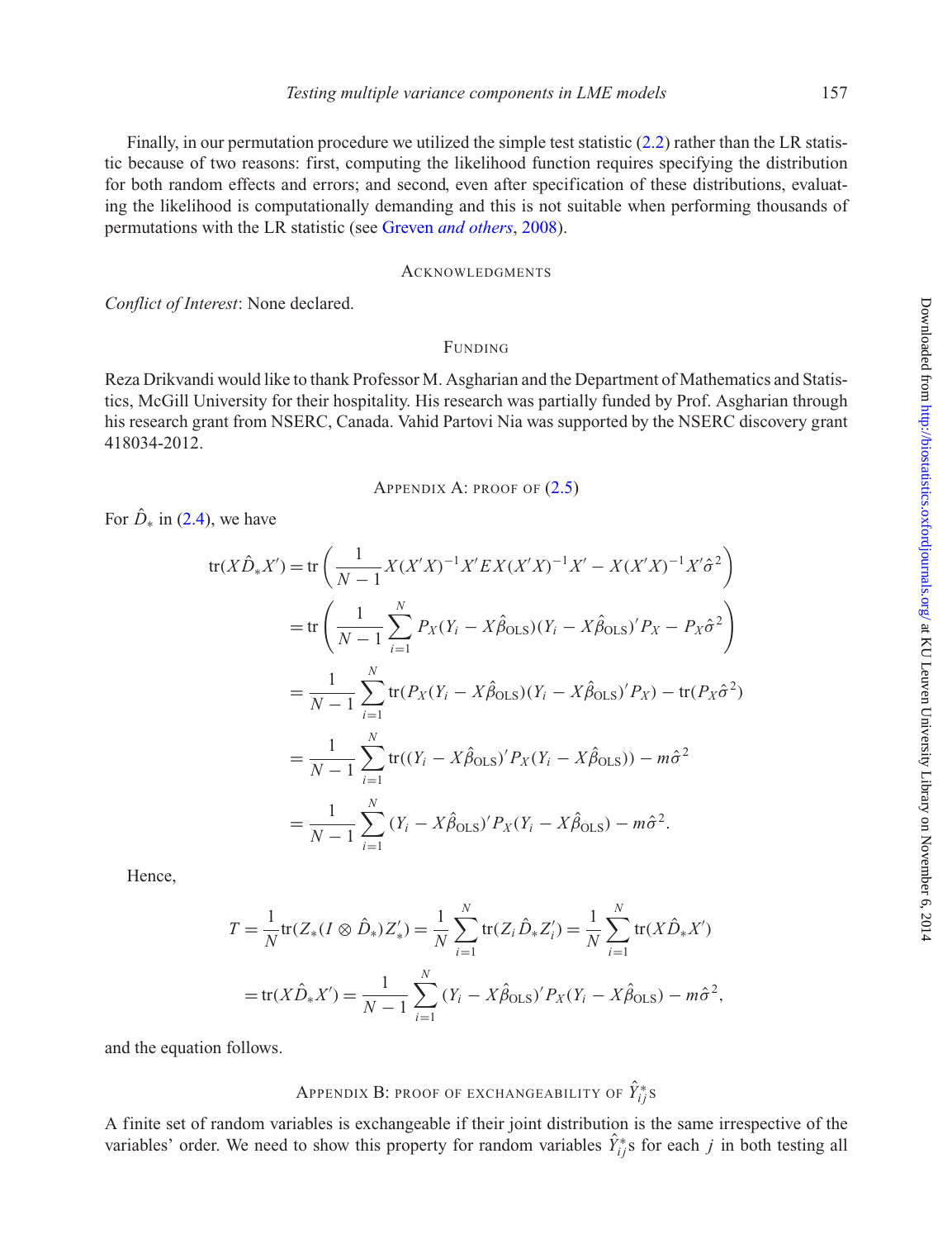variance components and testing a subset of them. First we prove the exchangeability of  $\hat{Y}_{ij}^*$ s for testing a subset of variance components. Let  $b^{(1)} = (b_1^{(1)}, \ldots, b_N^{(1)})'$ , and  $\hat{b}^{(1)}$  be the empirical best linear unbiased predictor of  $b^{(1)}$  that can be obtained from [\(2.7\)](#page-3-3). Under  $H_0$ , for each fixed *j* we have

$$
f(\hat{y}_{1j}^*, \dots, \hat{y}_{Nj}^*) = \iint f(\hat{y}_{1j}^*, \dots, \hat{y}_{Nj}^* | \hat{b}^{(1)}, \hat{\beta}) dF(\hat{b}^{(1)}, \hat{\beta})
$$
  
= 
$$
\iint f(\hat{y}_{1j}^*, \dots, \hat{y}_{Nj}^* | \hat{b}^{(1)}, \hat{\beta}) dF(\hat{b}^{(1)} | \hat{\beta}) dF(\hat{\beta})
$$
  
= 
$$
\iint \left\{ \prod_{i=1}^N f(\hat{y}_{ij}^* | \hat{b}^{(1)}, \hat{\beta}) \right\} dF(\hat{b}^{(1)} | \hat{\beta}) dF(\hat{\beta}),
$$

where the last equality is derived using the fact that under  $H_0$  random variables  $\hat{Y}_{ij}^*$ s, for each *j*, are i.i.d. given  $\hat{b}^{(1)}$  and  $\hat{\beta}$ . Hence,  $\hat{Y}_{ij}^*$ s are exchangeable random variables for each *j*. The proof of exchangeability for testing all variance components is similar, except that  $dF(\hat{b}^{(1)}|\hat{\beta})$  vanishes, and  $f(\hat{y}_{ij}^*|\hat{b}^{(1)}, \hat{\beta})$  changes to  $f(\hat{y}_{ij}^*|\hat{\beta})$ . Note that we do not permute the covariates  $X_i$ s and  $Z_i$ s in the permutation procedure and also keep the number of observations for each individual fixed.

### **REFERENCES**

- <span id="page-14-12"></span>AMEMIYA, T. (1977). A note on a heteroscedastic model. *Journal of Econometrics* **6**, 365–370.
- <span id="page-14-10"></span>CHEN, Z. AND DUNSON, D. B. (2003). Random effects selection in linear mixed models. *Biometrics* **59**, 762–769.
- <span id="page-14-9"></span>CRAINICEANU, C. M. AND RUPPERT, D. (2004). Likelihood ratio tests in linear mixed models with one variance component. *Journal of the Royal Statistical Society, Series B* **66**, 165–185.
- <span id="page-14-6"></span>DEAN, C. (1992). Testing for overdispersion in Poisson and binomial regression models. *Journal of the American Statistical Association* **87**, 451–457.
- <span id="page-14-2"></span>DEMIDENKO, E. (2004). *Mixed Models: Theory and Applications*. New York: Wiley.
- <span id="page-14-8"></span>FITZMAURICE, G. M., LIPSITZ, S. R. AND IBRAHIM, J. G. (2007). A note on permutation tests for variance components in multilevel generalized linear mixed models. *Biometrics* **63**, 942–946.
- <span id="page-14-4"></span>GIAMPAOLI, V. AND SINGER, J. M. (2009). Likelihood ratio tests for variance components in linear mixed models. *Journal of Statistical Planning and Inference* **139**, 1435–1448.
- <span id="page-14-13"></span>GREVEN, S., CRAINICEANU, C. M., KUCHENHOFF, H. AND PETERS, A. (2008). Restricted likelihood ratio testing for zero variance components in linear mixed models. *Journal of Computational and Graphical Statistics* **17**, 870–891.
- <span id="page-14-7"></span>GUEORGUIEVA, R. (2001). A multivariate generalized linear mixed model for joint modelling of clustered outcomes in the exponential family. *Statistical Modelling* **1**, 177–193.
- <span id="page-14-11"></span>KINNEY, S. K. AND DUNSON, D. B. (2008). Fixed and random effects selection in linear and logistic models. *Biometrics* **63**, 690–698.
- <span id="page-14-0"></span>LAIRD, N. M. AND WARE, J. H. (1982). Random-effects models for longitudinal data. *Biometrics* **38**, 963–974.
- <span id="page-14-1"></span>LIN, X. (1997). Variance component testing in generalised linear models with random effects. *Biometrika* **84**, 309–326.
- <span id="page-14-5"></span>MILLER, J. J. (1977). Asymptotic properties of maximum likelihood estimates in the mixed model of the analysis of variance. *The Annals of Statistics* **5**, 746–762.
- <span id="page-14-3"></span>MOLENBERGHS, G. AND VERBEKE, G. (2007). Likelihood ratio, score, and Wald tests in a constrained parameter space. *The American Statistician* **61**, 22–27.